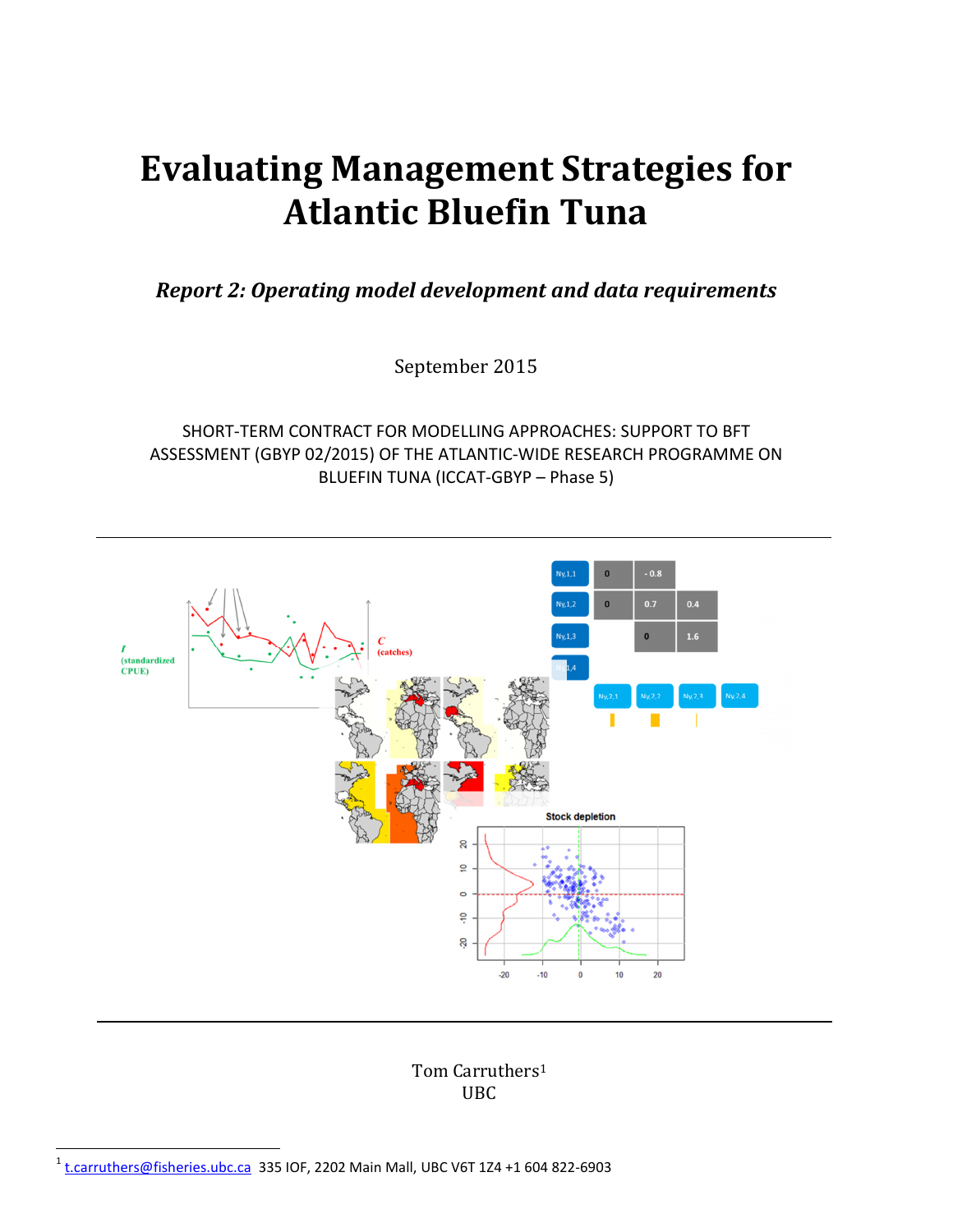# Executive Summary

The modifiable multi-stock model (M3) was developed as an operating model for characterizing credible hypotheses for Atlantic Bluefin Tuna (ABT) population and fishery dynamics. The M3 model may be fitted to a wide range of data including fishery catch and effort data, stock of origin data, catch size compositions, electronic tagging data and fishery independent surveys.

In this report I describe the structure and estimation framework of the M3 model and the various ways in which the available data may be used to inform the model. I also identify a range of possible hypotheses (alternative scenarios) for ABT relating to population dynamics, fishery dynamics and the interpretation of the various data.

A simulation evaluation was undertaken to demonstrate proof of concept (reliability of the M3 model structure and assumptions). These simulations indicate that the model can be expected to provide unbiased estimates of variables of management interest such as stock depletion, current stock size and spatial distribution. The strengths and weaknesses of the new operating model are discussed relative to previous mixing models.

In addition to model development this report summarizes the metadata that are available for fitting operating models for ABT. A metadata table is presented that categorizes data and describes their current availability to the GBYP MSE process.

In light of simulation testing, model development and the metadata summary, I highlight data collection priorities and also identify a possible strategy for proceeding with operating model development in the absence of complete data.

In order to meet contract deliverables it is necessary to obtain stock of origin data at the resolution of subyear and area. The second most important data priority is the provision of standardized indices for the Japanese and US longline fleets at the resolution of subyear and area.

Finally, I report on progress with respect to project deliverables and discuss wider possible benefits of the modelling work such as providing an alternative stock assessment that accounts for stock mixing.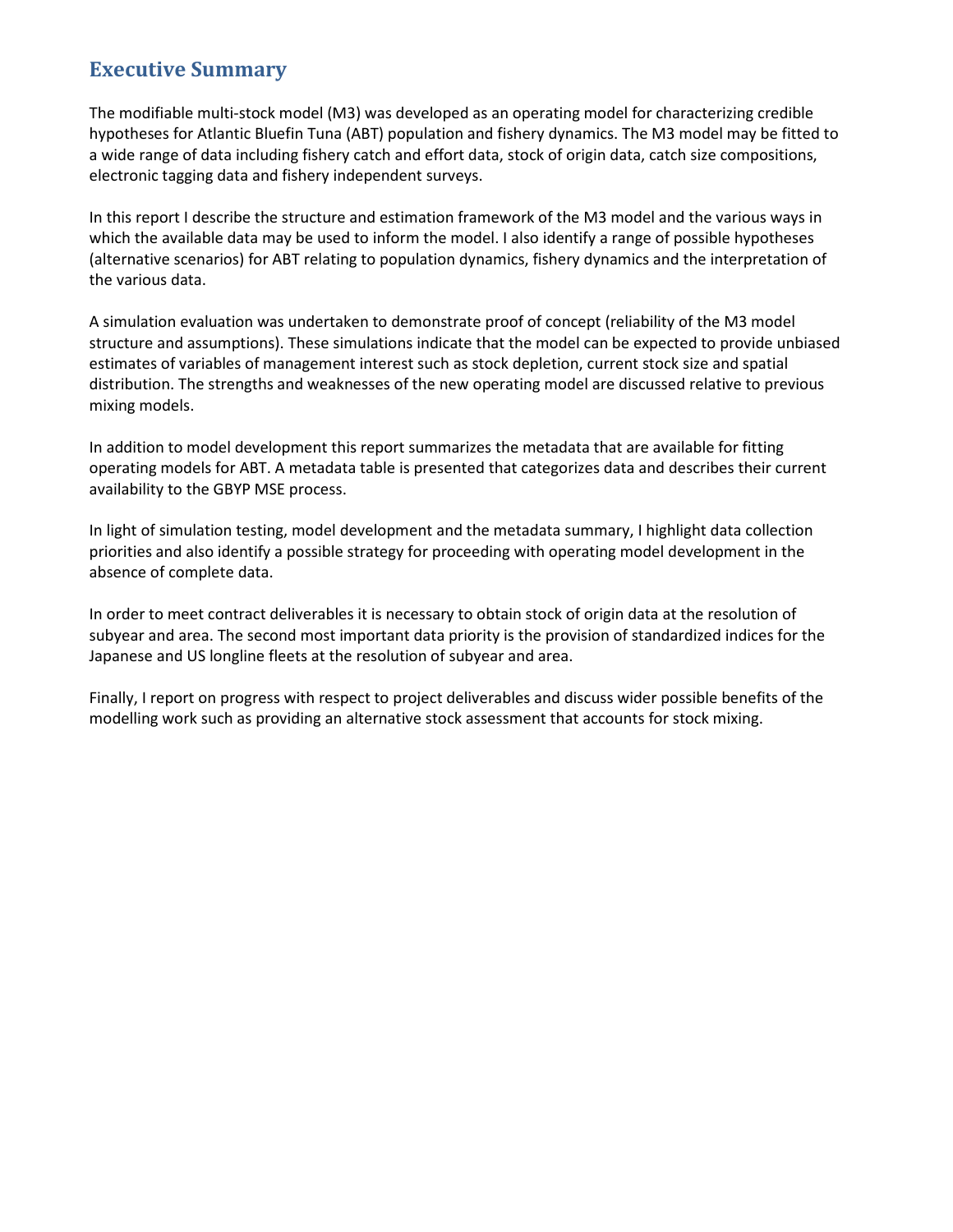# **Contents**

| 1              |      |        |      |  |  |  |  |  |
|----------------|------|--------|------|--|--|--|--|--|
| $\overline{2}$ |      |        |      |  |  |  |  |  |
| 3              |      |        |      |  |  |  |  |  |
|                | 3.1  |        |      |  |  |  |  |  |
|                | 3.2  |        |      |  |  |  |  |  |
|                | 3.3  |        |      |  |  |  |  |  |
|                | 3.4  |        |      |  |  |  |  |  |
|                | 3.5  |        |      |  |  |  |  |  |
|                | 3.6  |        |      |  |  |  |  |  |
| 4              |      |        |      |  |  |  |  |  |
|                | 4.1  |        |      |  |  |  |  |  |
|                | 4.2  |        |      |  |  |  |  |  |
|                | 4.3  |        |      |  |  |  |  |  |
|                | 4.4  |        |      |  |  |  |  |  |
|                | 4.5  |        |      |  |  |  |  |  |
|                | 4.6  |        |      |  |  |  |  |  |
|                | 4.7  |        |      |  |  |  |  |  |
|                | 4.8  |        |      |  |  |  |  |  |
|                | 4.9  |        |      |  |  |  |  |  |
|                | 4.10 |        |      |  |  |  |  |  |
|                | 4.11 |        |      |  |  |  |  |  |
|                | 4.12 |        |      |  |  |  |  |  |
|                | 4.13 |        |      |  |  |  |  |  |
|                | 4.14 |        |      |  |  |  |  |  |
| 5              |      |        |      |  |  |  |  |  |
| 6              |      |        |      |  |  |  |  |  |
|                | 6.1  | Design | . 20 |  |  |  |  |  |
|                | 6.2  |        |      |  |  |  |  |  |
| $\overline{7}$ |      |        |      |  |  |  |  |  |
|                | 7.1  |        |      |  |  |  |  |  |
|                | 7.2  |        |      |  |  |  |  |  |
|                | 7.3  |        |      |  |  |  |  |  |
|                | 7.4  |        |      |  |  |  |  |  |
| 8              |      |        |      |  |  |  |  |  |
|                | 8.1  |        |      |  |  |  |  |  |
|                | 8.2  |        |      |  |  |  |  |  |
|                | 8.3  |        |      |  |  |  |  |  |
|                | 8.4  |        |      |  |  |  |  |  |
| 9              |      |        |      |  |  |  |  |  |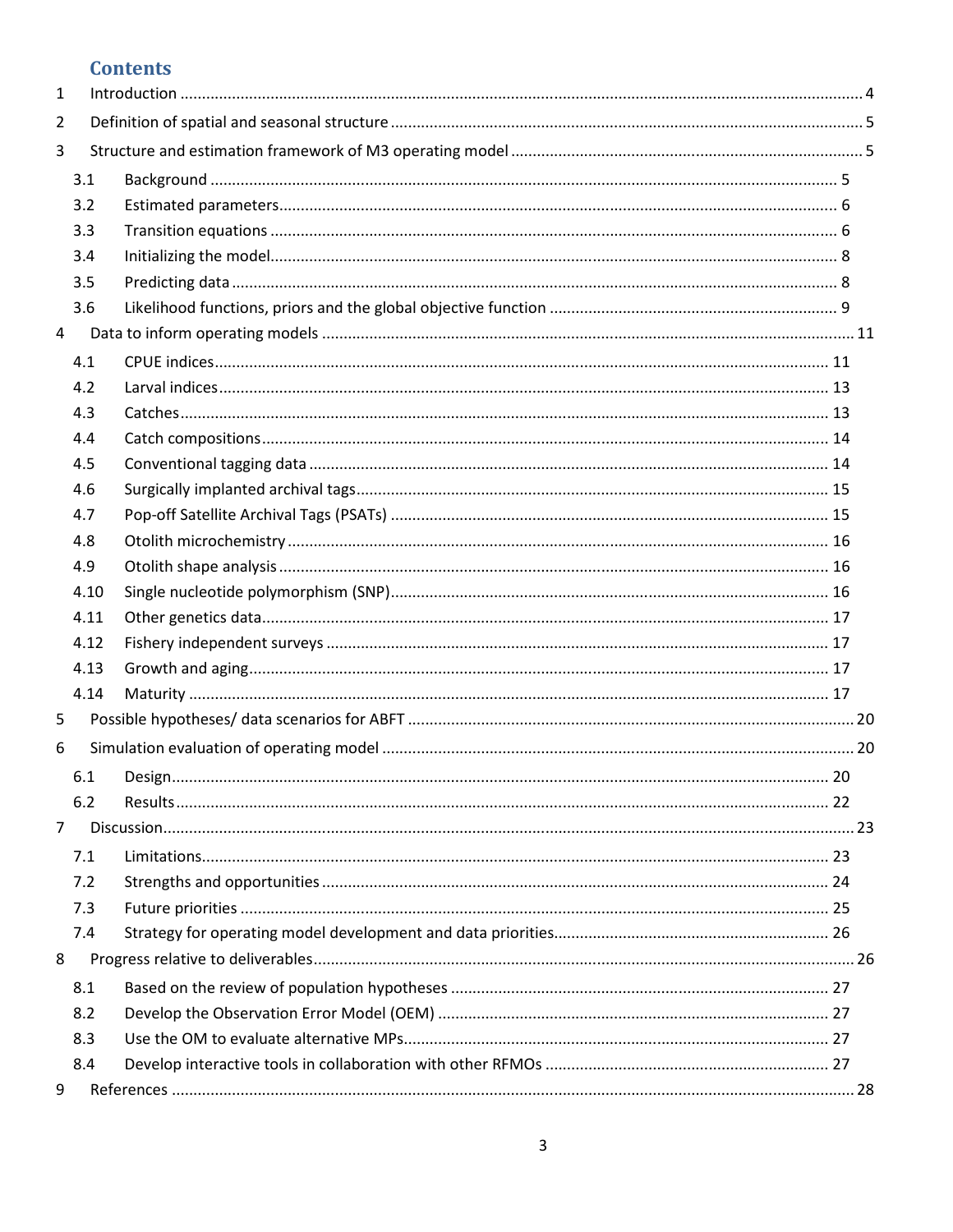# 1 Introduction

The Atlantic-Wide Research Programme on Bluefin Tuna (GBYP) aims to develop a new scientific management framework by improving data collection, knowledge of key biological and ecological processes, assessment models and management. A critical component of the GBYP is the construction of a robust advice framework consistent with the precautionary approach (GBYP 2014). A Management Strategy Evaluation (MSE, Cochrane 1998, Butterworth 1999, Kell et al. 2014, Punt et al. 2014) approach has been proposed to address this goal (Anon. 2014b). MSE establishes operating models that represent credible hypotheses for population and fishery dynamics which are used to quantify the efficacy of various management procedures. These management procedures may encompass a wide range of complexity from conventional stock assessments linked to harvest control rules (Hilborn 2003) through to simple empirical management procedures that calculate catch limits directly from resource monitoring data indices (Geromont and Butterworth 2014a;b, Kell et al. 2014).

MSE applications generally develop operating models from stock assessments that are fitted to data in order to ensure that model assumptions and estimated parameters are empirically credible (Punt et al. 2014, e.g. CCSBT 2011). In the case of Atlantic bluefin tuna, such a model requires enough complexity to capture the core uncertainties regarding Atlantic bluefin tuna dynamics (Fromentin et al. 2014, Leach et al. 2014). These include stock structure (Kell et al. 2012), stock mixing, migration (Fromentin and Lopuszanski 2014) and biases in observed data (e.g. annual catch data). Since operating models for Atlantic bluefin tuna must be able to represent hypotheses regarding spatiotemporal distribution and stock mixing (Kell et al. 2011, Arrizabalaga et al. 2014, Fromentin and Lopuszanski 2014) a suitable operating model must include spatial and seasonal structure.

In this report I document a novel spatial, multi-stock, statistical catch-at-length assessment model, referred to as the modifiable multi-stock model or M3 (v1.03)(referred to as 'the operating model' herein). These equations were also presented to the SCRS during the September 2015 bluefin tuna species group meeting (Carruthers et al. 2015a). The most notable multi-stock model previously applied to Atlantic bluefin tuna was MAST (Taylor et al. 2011). In the development of M3 I aimed to address a number of central weaknesses of MAST and produce a credible, robust and faster assessment model that can be applied to rapidly evaluate alternative hypotheses for Atlantic bluefin tuna.

The M3 model is able to accommodate the wide range of data that have been collected for Atlantic bluefin tuna including catch rate indices (Abid et al. 2015, Hanke et al. 2015, Kimoto et al. 2015a, Lauretta and Brown 2015, Santiago et al. 2015, and Walter 2015), aerial surveys (Bonhommeau et al. 2010), length composition data, larval surveys (Ingram et al. 2015), electronic tagging data (Block et al. 2005) and stock of origin data (Rooker et al. 2014). These data for Atlantic bluefin vary widely in their information content, may be interpreted in various ways (e.g. exploitation rate, growth, movement) and often provide contrasting information about fleet and population dynamics. For example, size composition data and catch rate indices may provide different inferences regarding stock depletion. A range of operating models may be developed based on the types of data used to fit the model and the way in which the model interprets these data.

A precursor to discussions about how data should be used by operating models is a metadata summary that outlines the types of data that have been collected for Atlantic bluefin tuna. In this report I summarize these data and describe their potential role in the development of operating models. We also describe an interim solution to operating model development in which a preliminary operating model is established rapidly from data that are freely available, after which the model may be refined as additional data become available.

The results of a simple simulation evaluation of the M3 model are also presented that demonstrates proof of model concept. These simulations serve as a basis for discussing possible model improvements and features.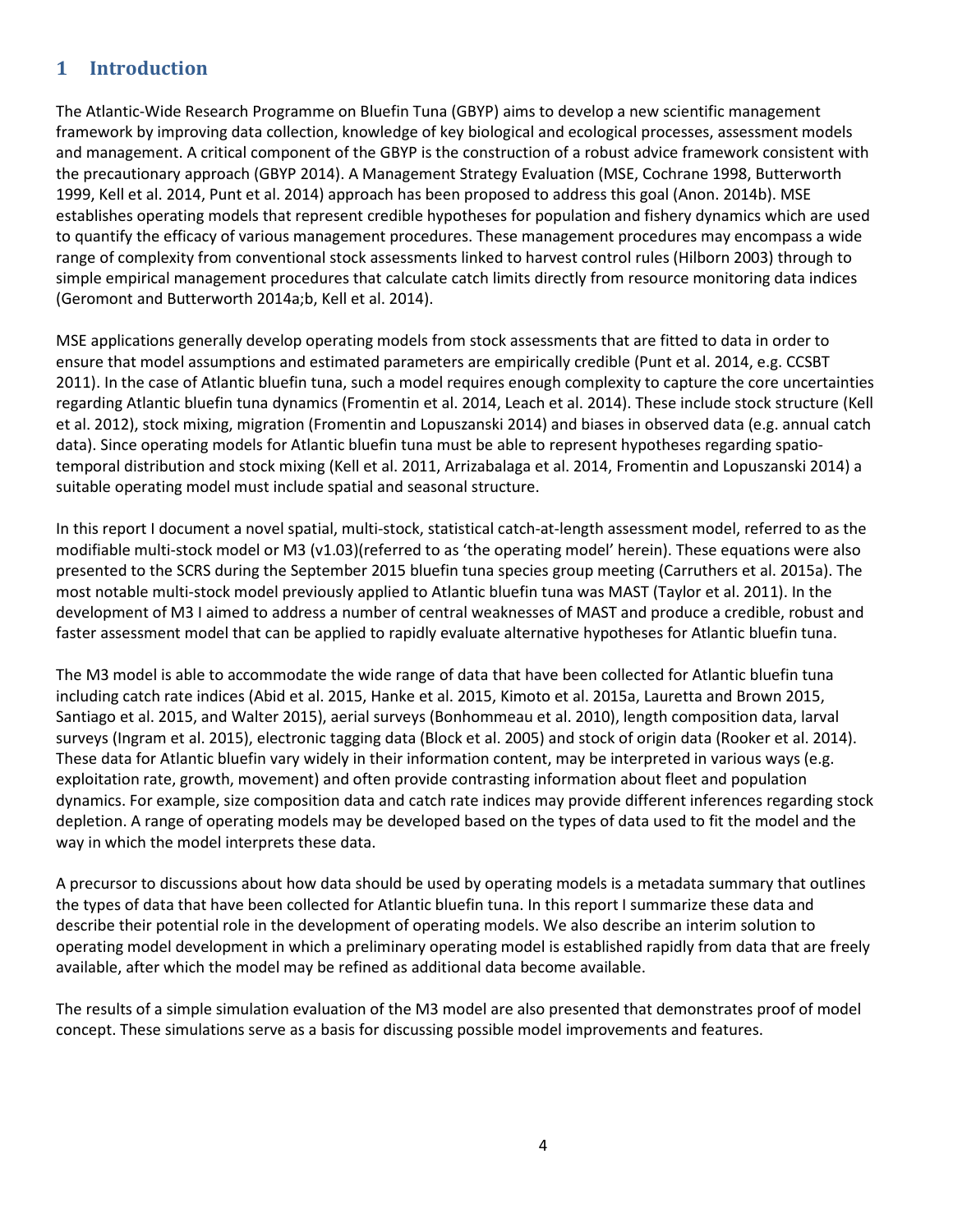## 2 Definition of spatial and seasonal structure

The 2015 bluefin tuna data preparatory meeting identified eight large marine areas for disaggregation of bluefin tuna data that may be used to model spatial dynamics (Figure 1a, Anon 2015a). Subsequently concerns have been expressed about the appropriateness of these spatial definitions for calculating standardized CPUE indices for the Japanese longline fleet (Kimoto et al. 2015b) and alternative spatial definitions have been proposed Figure 1b. A possible solution is including further spatial detail to encompass both of these spatial options (Figure1c).

Four subyear temporal definitions that may approximate the spatial distribution of bluefin tuna within model years have also been identified:

(subyear 1) 1st January – 15th March, (subyear 2) 16th March – 15th May,

- (subyear 3) 16th May 15th July,
- (subyear 4) 16th July 31st December.

Concern has been raised however that size composition data may not be available at a temporal resolution finer than month (M. Lauretta personal communication). Regardless of the exact definition of spatial areas and subyear time steps, in the remainder of this document we refer to these as 'area' and 'subyear'.



Figure 1. (a) Spatial definitions of the 2015 ICCAT bluefin tuna data preparatory meeting (Anon. 2015), (b) those proposed by Kimoto et al. (2015b) and (c) a spatial arrangement that can accommodate both spatial arrangements.

## 3 Structure and estimation framework of M3 operating model

#### 3.1 Background

The most advanced multi-stock model previously applied to Atlantic bluefin tuna was MAST (Taylor et al. 2011). This model had a number of potential deficiencies which I aimed to address in the development of the M3 model.

MAST was fitted to age-composition data which is not advisable given that ages were derived directly from length data and there are numerous well established problems in the conversion of length to age (Allioud et al. 2014, Hilborn and Walters 1992, Kell and Kell 2011). To bypass these problems M3 is a statistical catch-at-length model that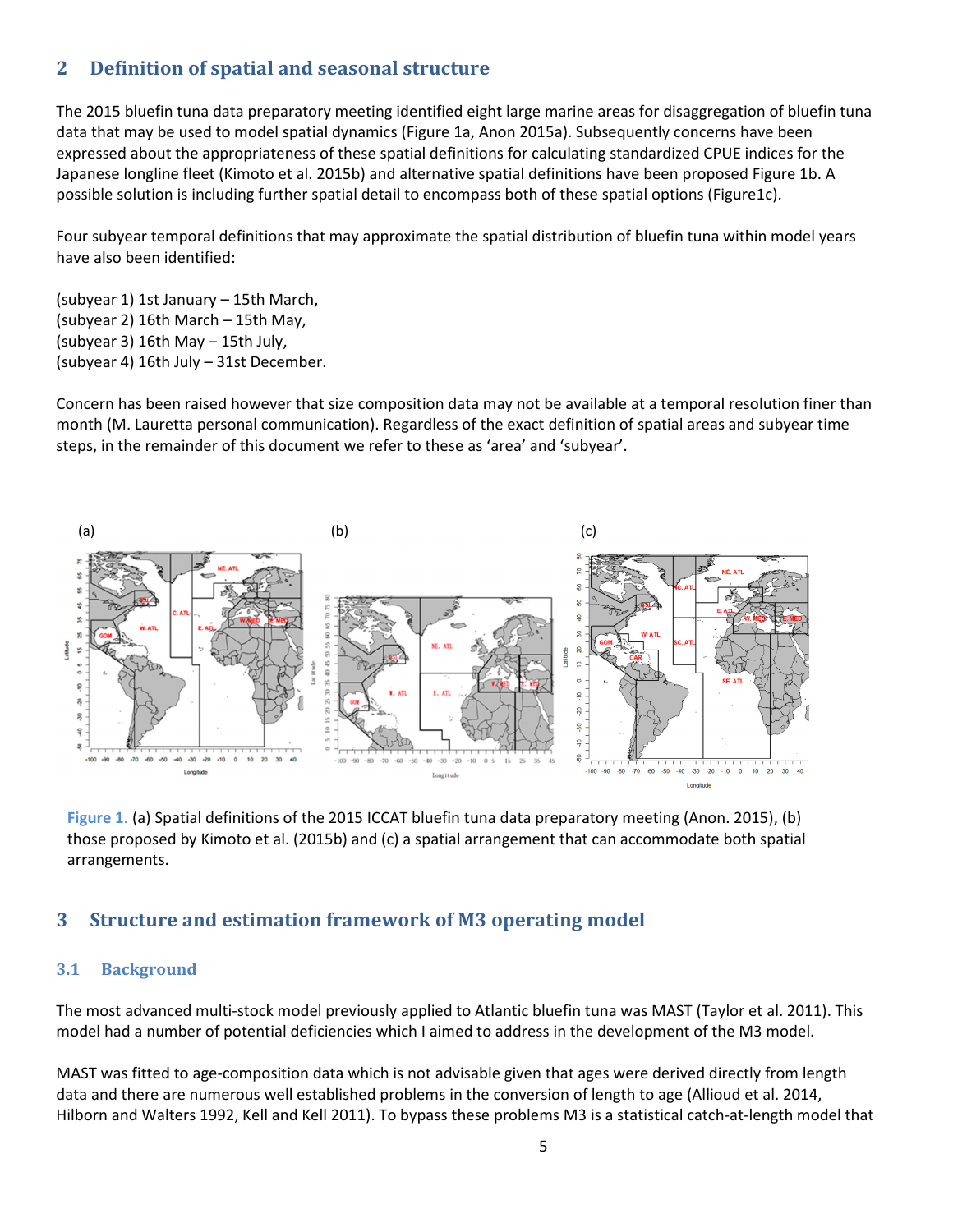is fitted directly to length observations. The M3 model also requires relative abundance information by subyear and area. This places much higher demand on data-processing prior to model fitting but leads to large benefits in the estimation of spatial structure: if the model is fitted to indices disaggregated by time and space, only compatible movement dynamics may be estimated. In contrast, the MAST model could predict seasonal movements that were compatible with electronic tagging data but led to very little biomass in times/places where substantial catch rates were observed.

A principle limitation of the MAST approach is that it took a long time to run. This was related to two issues: (1) a large number of estimated parameters for exploitation rates and (2) the use of conventional tagging data to estimate exploitation rates. The first problem is resolved in the M3 model by using catch rate indices by time and area (only one catchability parameter is estimated per fleet). The second problem may be circumvented by avoiding calculation of conventional tag recapture probabilities that are in any case confounded by unknown and variable tag-reporting rates and tag shedding rates.

The M3 model is based on conventional age-structured accounting (e.g. Quinn and Deriso 1999, Chapter 8) which is common to stock assessment models such as Stock Synthesis 3 (Methot and Wetzel 2013), CASAL (Bull et al. 2012), Multifan-CL (Fournier et al. 1998) and iSCAM (Martell 2015). Similar to these assessment packages, M3 is developed using ADMB (Fournier et al. 2012) for its rapid and robust non-linear estimation performance for problems with relatively large numbers of parameters (i.e. more than 100 parameters). The more challenging aspects of developing a multi-stock spatial model relate to the modelling of movement and initializing the model.

## 3.2 Estimated parameters

The majority of parameters estimated by the model relate to movement probabilities and annual recruitment deviations (Table 1). The number of estimated parameters can be reduced substantially by limiting estimation to only those movements that have been recorded or are considered credible. For example, given a quarterly time step (e.g. Jan-Mar, April-Jun etc.) and the spatial definitions of the 2015 data preparatory meeting (Anon. 2015, Figure 1), an evaluation of conventional tagging for Atlantic bluefin tuna data reveals that less than 80 parameters of the 224 possible are required to characterize all of the possible movements recorded by these tagging data.

| Parameter                            | <b>Number of parameters</b>            | <b>Example</b> | Symbol            |
|--------------------------------------|----------------------------------------|----------------|-------------------|
| Unfished recruitment                 | $n_{s}$                                |                | $R_0$             |
| Length a modal selectivity           | $n_{\rm f}$                            |                | $S_{mode}$        |
| Precision of selectivity             | $n_{\rm f}$                            |                | $S_{\text{prec}}$ |
| Dome-shape of selectivity            | $n_{\rm f}$                            |                | $S_{done}$        |
| Recruitment deviations               | $(n_{v+}n_{a}-1)\cdot n_{s}$           | 178            |                   |
| Fleet catchability                   | $n_f$                                  | 5              | a                 |
| Movement                             | Up to: $(n_r-1) \cdot (n_r) \cdot n_m$ | 224            | Ш                 |
| Steepness (recruitment compensation) | $n_{s}$                                |                | h                 |
| Natural mortality rate modifier      | $n_{s}$                                |                | $M_{fac}$         |
|                                      |                                        | Total<br>428   |                   |

٦

Table 1. The parameters estimated by the model. The example is for a possible bluefin tuna operating model of 8 areas (Figure 1), 4 subyears, 5 fleets, 65 years and 25 age classes.

#### 3.3 Transition equations

The standard age-structured equations are complicated somewhat by the subyear temporal structure in which ageing and recruitment occur in a particular subyear. In this version of the model, spawning occurs for all stocks in a subyear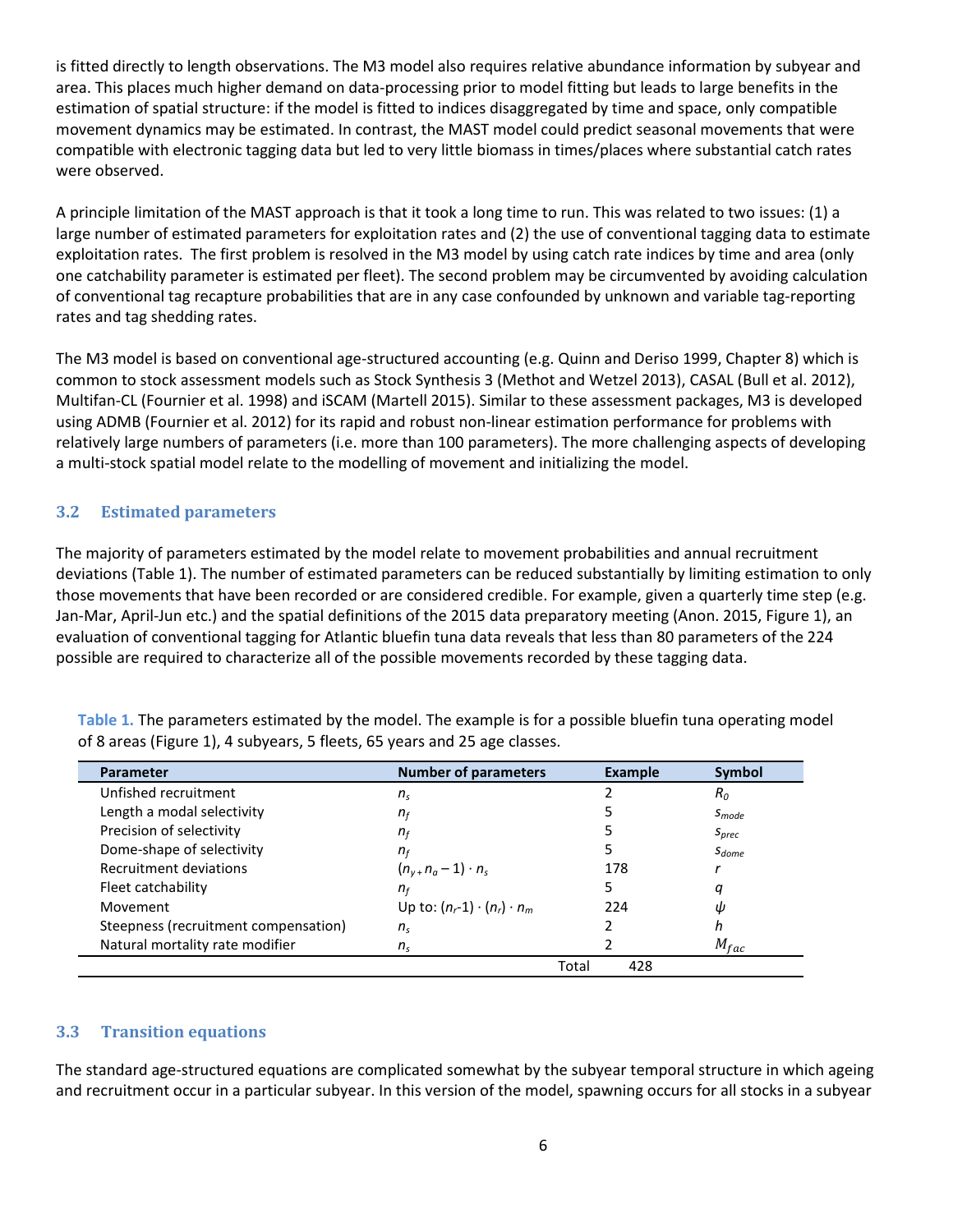ms, after subyear 1 (this is also likely to be the case in any final model fitted to bluefin tuna data since spawning in the Mediterranean and Gulf of Mexico is thought to occur after a period of movement early in the year).

Numbers of individuals N, for stock s, in a model year y, in the first subyear  $m=1$ , age class a, and area r are calculated from individuals that have moved  $\vec{N}$ , in the previous year, final subyear  $n_m$ , of the same age class subject to combined natural and fishing mortality rate Z:

1) 
$$
N_{s,y,m=1,a,r} = \vec{N}_{s,y-1,n_m,a,r} \cdot e^{-Z_{s,y-1,n_m,a,r}}
$$

where total mortality rate is calculated from annual natural mortality rate  $M$ , divided by the fraction of the year represented by the subyear  $t_m$ , and fishing mortality rate F, summed over all fleets f.

2) 
$$
Z_{s,y,m,a,r} = \frac{M_{s,a}}{t_m} \sum_{f} F_{y,m,a,r,f}
$$

Fishing mortality rate at age is derived from fishing mortality rate by length class FL and the conditional probability of fish being in length class *l*, given age  $a$  (an inverse age-length key, LAK).:

3) 
$$
F_{y,m,a,r,f} = \sum_l FL_{y,m,l,r,f} \cdot LAK_{s,y,a,l}
$$

The fishing mortality rate at length is calculated from an index of fishing mortality rate I, an estimated catchability coefficient  $q$  and a length selectivity ogive  $s$ , by fleet:

4) 
$$
FL_{y,m,l,r,f} = q_f \cdot I_{y,f} \cdot s_{f,l}
$$

Selectivity is calculated by the Thompson (1994) ogive and an estimate of mean length L of an age class l:

$$
S_{f,l} = \frac{1}{1 - s_{dome}} \cdot \left(\frac{1 - s_{dome}}{s_{dome}}\right)^{s_{dome}} \cdot e^{s_{prec} \cdot s_{dome} \cdot (s_{mode} - L_l)} \cdot \frac{1}{1 + e^{s_{prec} \cdot (s_{mode} - L_l)}}
$$

In the spawning subyear ms, aging and recruitment occur:

6) 
$$
N_{s,y,ms,a,r} = \vec{N}_{s,y,ms-1,a-1,r} \cdot e^{-Z_{s,y,ms-1,a-1,r}}
$$

Recruitment is currently assumed to occur in user-specified spawning area for each stock rs. Recruitment is assumed to follow a Beverton-Holt function of spawning stock biomass SSB in the defined spawning areas rs relative to unfished spawning stock biomass SSBO and is subject to annual recruitment deviations R, for each stock.

7) 
$$
N_{s,y,ms,1,rs} = R_{s,y} \cdot \frac{0.8 \cdot R0_s \cdot h_s \cdot SSB_{s,y}}{0.2 \cdot SSB_{0s,y} \cdot (1-h_s) + (h_s - 0.2) \cdot SSB_{s,y}}
$$

where h is the steepness parameter (fraction of unfished recruitment at 1/5 unfished spawning stock biomass) and spawning stock biomass is calculated from moved stock numbers in the subyear prior to spawning subyear ms, in spawning area rs, weight of individuals at age w, and the fraction of individuals mature at age mat:

8) 
$$
SSB_{s,y} = \sum_{a} \sum_{r} \overrightarrow{N}_{s,y,ms-1,a,rs} \cdot e^{-Z_{s,y,ms-1,a,rs}} \cdot w_{s,a} \cdot mat_{s,a}
$$

where weight is calculated from length at age *:* 

$$
9) \t w_{s,a} = \alpha_s \cdot l_{s,a}^{\beta_s}
$$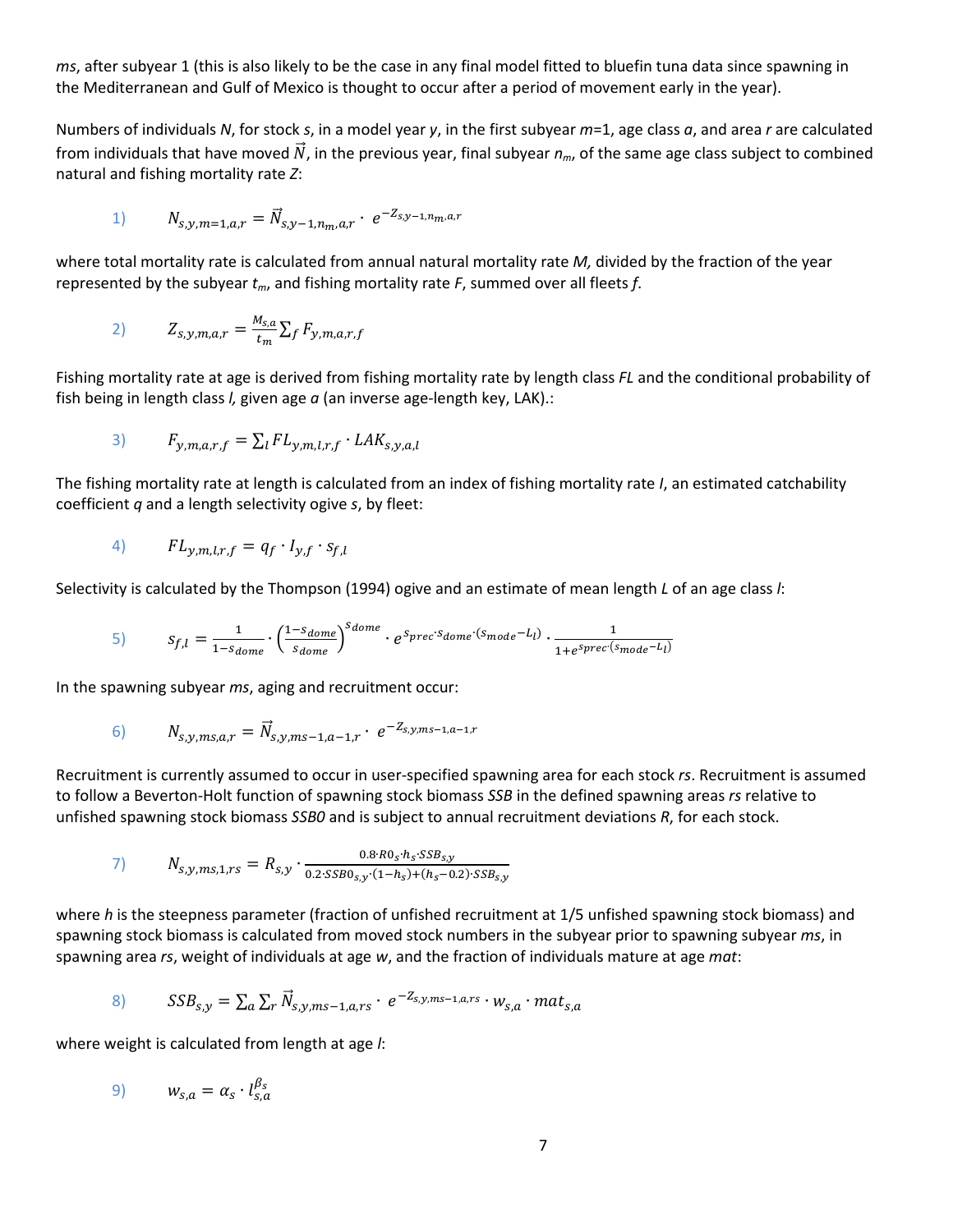and fraction mature at age is assumed to be a logistic function of age with parameters for the age at 50% maturity  $\gamma$ , and slope  $\theta$ :

10) 
$$
mat_{s,a} = 1/(1 + e^{(\gamma_s - a)/\vartheta_s})
$$

Stock numbers for subyears that are not the first subyear of the year and are not the spawning subyear are calculated:

11) 
$$
N_{s,y,m,a,r} = \vec{N}_{s,y,m-1,a,r} \cdot e^{-Z_{s,y,m-1,a,r}}
$$

In each subyear, after mortality and recruitment, fish are moved according to a Markov transition matrix mov that represents the probability of a fish moving from area  $k$  to area  $r$  at the end of the subyear  $m$ :

12) 
$$
\vec{N}_{s,y,m,a,r} = \sum_{k} N_{s,y,m,a,k} \cdot mov_{s,m,k,r}
$$

The movement matrix is calculated from a log-space matrix *lnmov* and a logit model to ensure each row k, sums to 1:

13) 
$$
mov_{s,m,k,r} = e^{lmmov_{s,m,k,r}} / \sum_{r} e^{lmmov_{s,m,k,r}}
$$

Movements from an area k to an area r that are considered not to be credible (e.g. from the Eastern Mediterranean to the Gulf of Mexico) are assigned a large negative number (essentially zero movement). For each area k, from which individuals can move, the first possible value is assigned a value of zero; subsequent possible movements are assigned an estimated parameter  $\psi$  (since rows must sum to 1 there is one less degree of freedom):

14) 
$$
lmov_{s,m,k,r} = \begin{cases} -1E10 & no movement from k to r \\ 0 & first possible movement from k to r \\ \Psi_{s,m,k,r} & other possible movements from k to r \end{cases}
$$

This movement formulation limits estimation to only those movements that are possible given the data (e.g. consistent with observed tagging data).

#### 3.4 Initializing the model

Compared with spatially aggregated models, initialization is more complex for spatial models, particularly those that may need to accommodate movement by age and include regional spawning and recruitment. The solution used here is to iterate the transition equations above (Equations 1, 6, 7, 11, 12) given zero fishing mortality until the spatial distribution of stock numbers converges for each of the subyears.

Prior to this iterative process an initial guess at the spatial and age structure of stock numbers  $\hat{N}$  is made using the estimated movement matrix and natural mortality rate at age M:

15) 
$$
\widehat{N}_{s,m,a,r} = R0_s \cdot e^{-\sum_{1}^{a} M_{s,a}} \cdot \sum_{k} \frac{1}{n_r} \cdot mov_{s,m,k,r}
$$

It typically takes between 50 and 100 iteration years of unfished conditions for stock numbers to converge to within 1/10 of a percent of the previous iteration. To ensure stability of the estimation, a fixed number of iterations is defined by the user.

#### 3.5 Predicting data

For each fleet f, total predicted catches in weight  $\hat{C}$ , are calculated from the Baranov equation: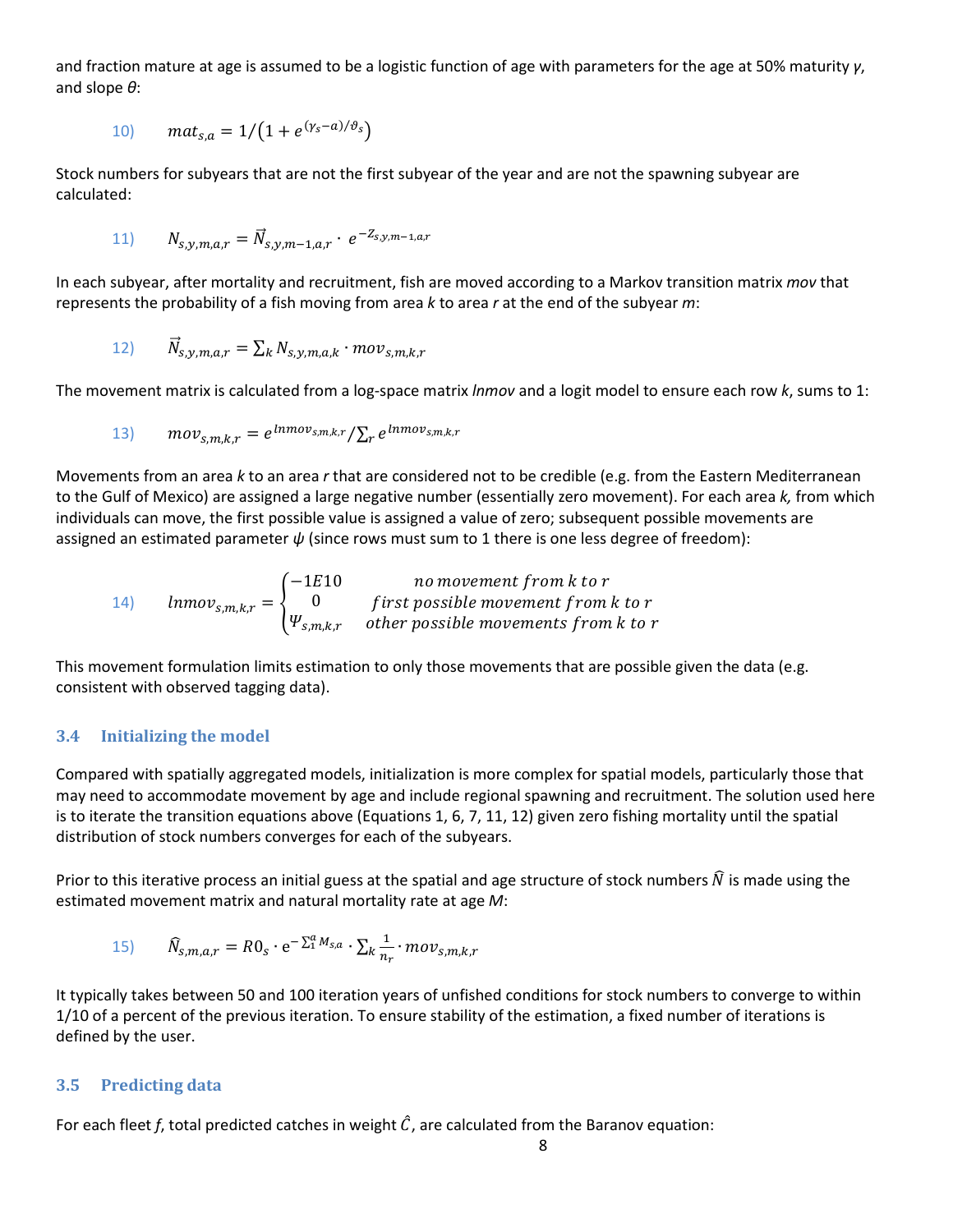16) 
$$
\hat{C}_{y,m,r,f} = \sum_{s} \sum_{a} w_{s,a} \cdot N_{s,y,m,a,r} \cdot (1 - e^{-Z_{s,y,m,a,r}}) \cdot \left(\frac{F_{y,m,a,r,f}}{Z_{s,y,m,a,r}}\right)
$$

Similarly predicted catches in numbers at age CAA, is given by:

17) 
$$
\widehat{CAA}_{s,y,m,a,r,f} = N_{s,y,m,a,r} \cdot (1 - e^{-Z_{s,y,m,a,r}}) \cdot \left(\frac{F_{y,m,a,r,f}}{Z_{s,y,m,a,r}}\right)
$$

This can be converted to a prediction of total catches in numbers by length class CAL using a stock specific inverse age-length key, LAK:

18) 
$$
\widehat{CAL}_{y,m,l,r,f} = \sum_{s} \sum_{a} \widehat{CAA}_{s,y,m,a,r,f} \cdot LAK_{s,y,a,l}
$$

The model predicts spawning stock biomass indices  $\widehat{ISSb}$ , that are standardized to have a mean of 1 for each stock over the total number of years ny:

19) 
$$
\widehat{Issb}_{s,y} = n_y \cdot SSB_{s,y}/\sum_{y} SSB_{s,y}
$$

The model predicts vulnerable biomass indices  $\hat{I}$ , by fleet that are standardized to have a mean of 1 for each fleet:

$$
20) \qquad \hat{I}_{y,m,r,f} = n_y \cdot n_m \cdot n_r \cdot V_{y,m,r,f} / \sum_y \sum_m \sum_r V_{y,m,r,f}
$$

Where vulnerable biomass V is calculated:

$$
V_{y,m,r,f} = \sum_l (s_{f,l} \cdot \sum_s \sum_a (N_{s,y,m,a,r,f} \cdot ALK_{s,y,a,l} \cdot w_{s,a}))
$$

The model predicts stock of origin composition of catches  $\widehat{SOO}$ , from predicted catch numbers at age:

22) 
$$
\widehat{SOO}_{s,y,m,r,f} = \sum_{a} \widehat{CAA}_{s,y,m,a,r,f} / \sum_{s} \sum_{a} \widehat{CAA}_{s,y,m,a,r,f}
$$

#### 3.6 Likelihood functions, priors and the global objective function

The likelihood functions for the various data types are summarized in Table 2.

Table 2. Summary of the likelihood function for various data

| Type of data                                              | Disaggregation             | Likelihood function |
|-----------------------------------------------------------|----------------------------|---------------------|
| Total catches (weight)                                    | year, subyear, area, fleet | Log-normal          |
| Index of vulnerable biomass (e.g. a CPUE index)           | year, subyear, area, fleet | Log-normal          |
| Index of spawning stock biomass (e.g. a larval<br>survey) | year, stock                | Log-normal          |
| Length composition                                        | year, subyear, area        | Multinomial         |
| PSAT tag (known stock of origin)                          | stock, year, subyear, area | Multinomial         |
| PSAT tag (unknown stock of origin)                        | year, subyear, area        | Multinomial         |
| Stock of origin                                           | Year, subyear, area        | Multinomial         |

A log-normal likelihood function was assumed for total catches by fleet. The log-likelihood was calculated: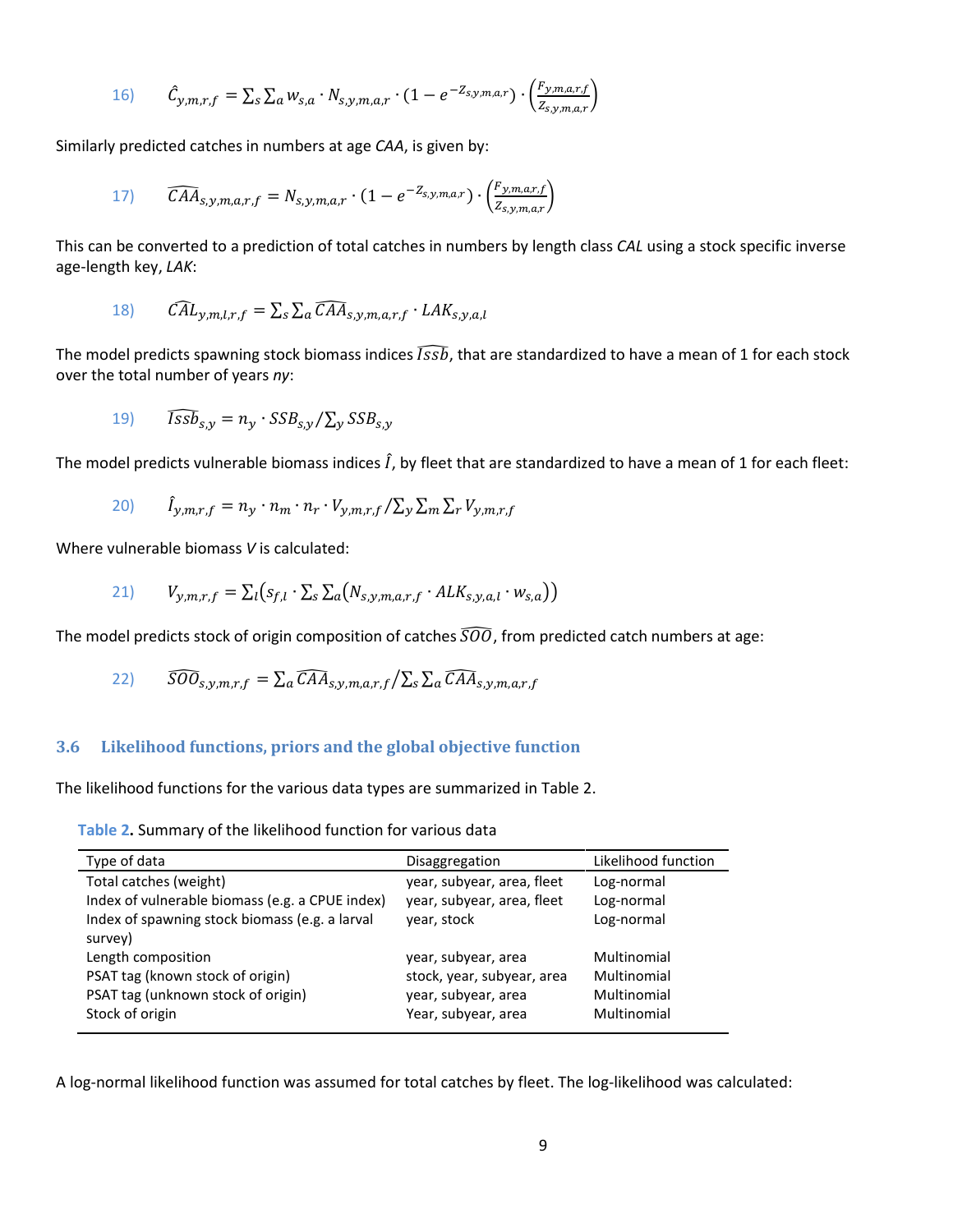23) 
$$
OBJ_c = \sum_{y} \sum_{m} \sum_{r} \sum_{f} \frac{log(\sigma_{catch}) + (log(\hat{c}_{y,m,r,f}) - log(c_{y,m,r,f}))^2}{2 \cdot \sigma_{catch}^2}
$$

Similarly the log-likelihood component for indices of vulnerable biomass and spawning stock biomass were calculated:

$$
(24) \qquad \mathcal{O}BI_i = \sum_{\mathbf{y}} \sum_{m} \sum_{r} \sum_{f} \frac{\log(\sigma_{index}) + (\log(i_{\mathbf{y},m,r,f}) - \log(i_{\mathbf{y},m,r,f}))^2}{2 \cdot \sigma_{index}^2}
$$

$$
(25) \qquad \mathit{OBJ}_{SSB} = \sum_{S} \sum_{\mathbf{y}} \frac{\log(\sigma_{SSB}) + (\log(\widehat{\mathit{Issb}}_{S,\mathbf{y}}) - \log(\mathit{issb}_{S,\mathbf{y}}))}{2 \cdot \sigma_{SSB}^2}
$$

The length composition data are assumed to be distributed multinomially. In traditional stock assessment settings catch composition data may often dominate the likelihood function due to the large number of observations. This is exacerbated by a failure to account for non-independence in size composition samples. There are two possible solutions: (1) manually specify the effective sample size (ESS) of length-composition samples or (2) use a multinomial likelihood function that includes the conditional maximum likelihood estimate of the ESS (perhaps even a freely estimated ESS, S. Martell personal communication). In this version of the code, ESS is user-specified.

The log-likelihood component for length composition data is calculated:

26) 
$$
OBJ_{CAL} = -\sum_{y} \sum_{m} \sum_{l} \sum_{r} \sum_{f} CAL_{y,m,l,r,f} \cdot log(\hat{p}_{y,m,l,r,f})/ESS_{f}
$$

Where the model predicted fraction of catch numbers in each length class  $p$ , is calculated:

27) 
$$
\hat{p}_{y,m,l,r,f} = \widehat{CAL}_{y,m,l,r,f} / \sum_l \widehat{CAL}_{y,m,l,r,f}
$$

Similarly the log-likelihood component for PSAT tagging data of known stock of origin (SOO), released in year y, subyear  $m$ , area r and recaptured in year  $y2$ , subyear  $m2$ , and area k is calculated:

28) 
$$
OBJ_{PSAT} = -\sum_{s}\sum_{y}\sum_{m}\sum_{y2}\sum_{m2}\sum_{r}\sum_{k}PSAT_{s,y,m,y2,m2,k} \cdot log(\hat{\theta}_{s,y,m,y2,m2,r,k})
$$

where recapture probabilities  $\vartheta$ , are calculated by repeatedly multiplying a distribution vector d, by the movement probability matrix mov. For example for a tag released on a fish of stock 1 in year 2, subyear 3, and area 4, the probability of detecting the tag in year 3, subyear 2 for the various areas is calculated:

29) 
$$
\hat{\theta}_{s=1,y=2,m=3,y=2,m=2,z=4,1:n_r} = ((d \cdot mov_{s,m=3}) \cdot mov_{s,m=4}) \cdot mov_{s,m=1}
$$

where

$$
30) \qquad d_k = \begin{cases} 0 & k \neq r \\ 1 & k = r \end{cases}
$$

The log-likelihood component for PSAT tagging data of unknown stock of origin PSATu, is currently weighted according to the compound probability that a fish is of a particular stock given the track history for that tag. For example for a tag t, tracked in series of years  $y_i$ , subyears  $m_i$ , and regions  $r_i$ , the weight w, of that tag for a specific stock is calculated:

31) 
$$
W_{t,s} = \frac{\prod_i [(\sum_a N_{si,yi,mi,ai,ri})/(\sum_s \sum_a N_{si,yi,mi,ai,ri})]}{\prod_i [\mathbf{1} - (\sum_a N_{si,yi,mi,ai,ri})/(\sum_s \sum_a N_{si,yi,mi,ai,ri})]}
$$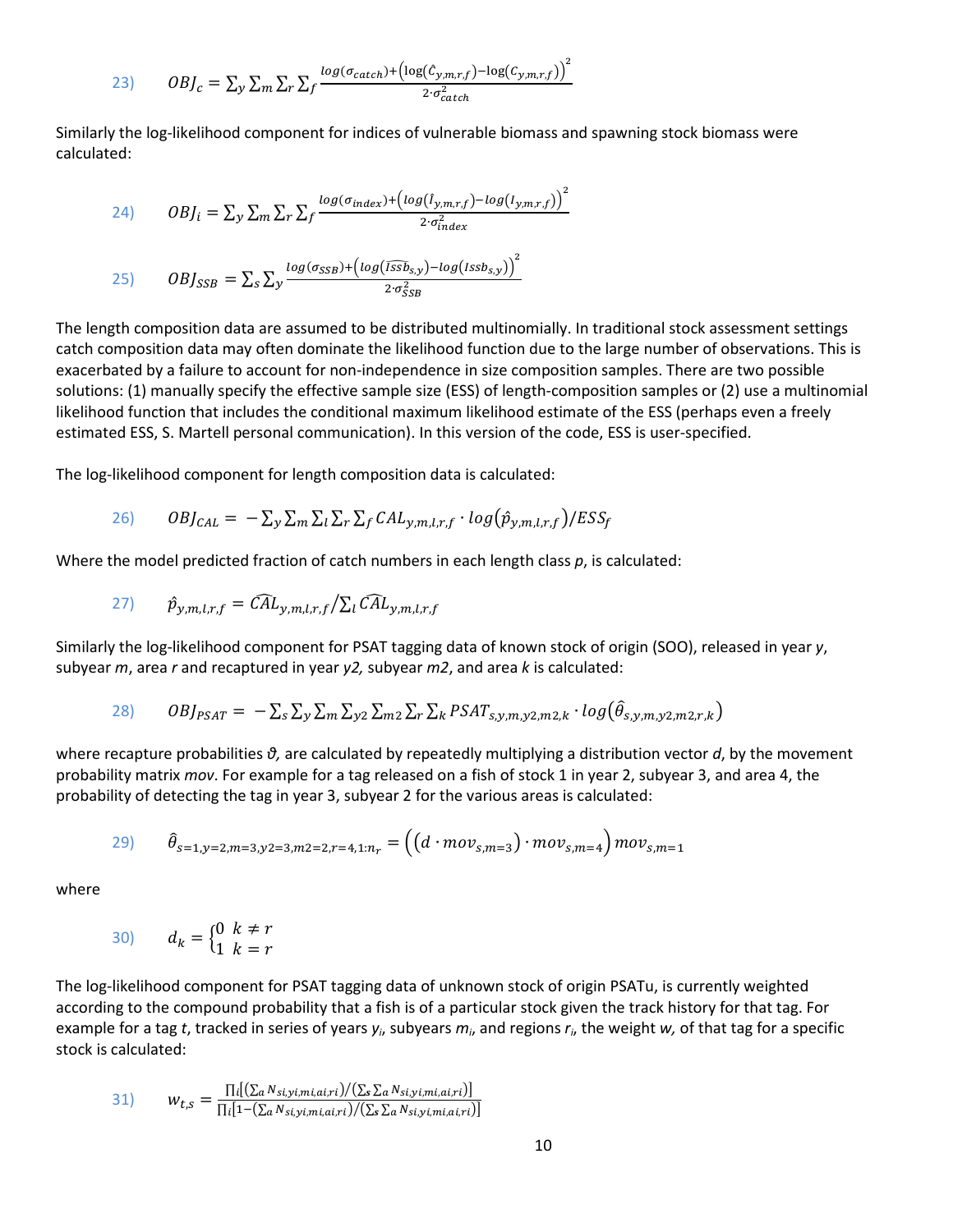This is simply the product of fractions of that stock in those time-area strata divided by the product of the fractions of other stocks in those time-area strata. An alternative approach would be to compare the relative probabilities of the observed movements among the stocks although it is unclear whether this circularity (PSAT data are a primary source of information regarding movement) could lead to estimation problems.

The weighted likelihood function is similar to that of the stocks of known origin but includes the appropriate weighting term for each tag

32) 
$$
OBJ_{PSATu} = -\sum_{t}\sum_{s}\sum_{y}\sum_{m}\sum_{y2}\sum_{m2}\sum_{r}\sum_{k}PSATu_{t,s,y,m,y2,m2,k} \cdot log(\hat{\theta}_{s,y,m,y2,m2,r,k}) \cdot w_{t,s}
$$

The log-likelihood component for stock of origin data SOO was also calculated assuming a multinomial distribution:

33) 
$$
OBJ_{PSATu} = -\sum_{s}\sum_{y}\sum_{m}\sum_{r}\sum_{f}SOO_{s,y,m,r,f} \cdot log(\widehat{SOO}_{s,y,m,r,f})
$$

In addition to these likelihood functions for observed data, priors may be placed on the steepness parameter  $h$ , of the stock recruitment relationship and a factor Mfac, multiplied by the user specified natural mortality rate-at-age schedule Minit.

$$
34) \qquad M_{s,a} = Minit_{s,a} \cdot Mfac_s
$$

The factor applied to the natural mortality rate-at-age schedule is assumed to be lognormally distributed according to user specified mean and standard deviation parameters.

$$
35) \qquad OBJ_M = \sum_{s} \frac{\log(\sigma M_s) + (Mfac_s - \mu M_s)^2}{2 \cdot \sigma M_s^2}
$$

Steepness is parameterized by a logit model constrained between 0.2 and 1:

36) 
$$
h_s = 0.2 + 0.8 \cdot e^{\hat{h}_s} / (1 + e^{\hat{h}_s})
$$

In the logit<sup>-1</sup> space, a normal prior is adopted for this transformed steepness  $\hat{h}$ , parameter that includes user specified mean  $\widehat{\mu h}$ , and standard deviation  $\widehat{\sigma h}$ , parameters. The corresponding log-likelihood component is:

$$
37) \qquad OBI_h = \sum_{s} \frac{\log(\sigma h_s) + (\hat{h}_s - \mu h_s)^2}{2 \cdot \sigma h_s^2}
$$

The global objective function  $O_1$ , to be minimized is the summation of the weighted, likelihood components:

38) 
$$
OBJ_T = \omega_c \cdot OBJ_c + \omega_i \cdot OBJ_i + \omega_{SSB} \cdot OBJ_{SSB} + \omega_{CAL} \cdot OBJ_{CAL} +
$$

$$
\omega_{PSAT} \cdot OBJ_{PSAT} + \omega_{PSATu} \cdot OBJ_{PSATu} + \omega_M \cdot OBJ_M + \omega_h \cdot OBJ_h
$$

## 4 Data to inform operating models

A coarse description of Metadata to support bluefin tuna operating model development is presented in Table 3.

#### 4.1 CPUE indices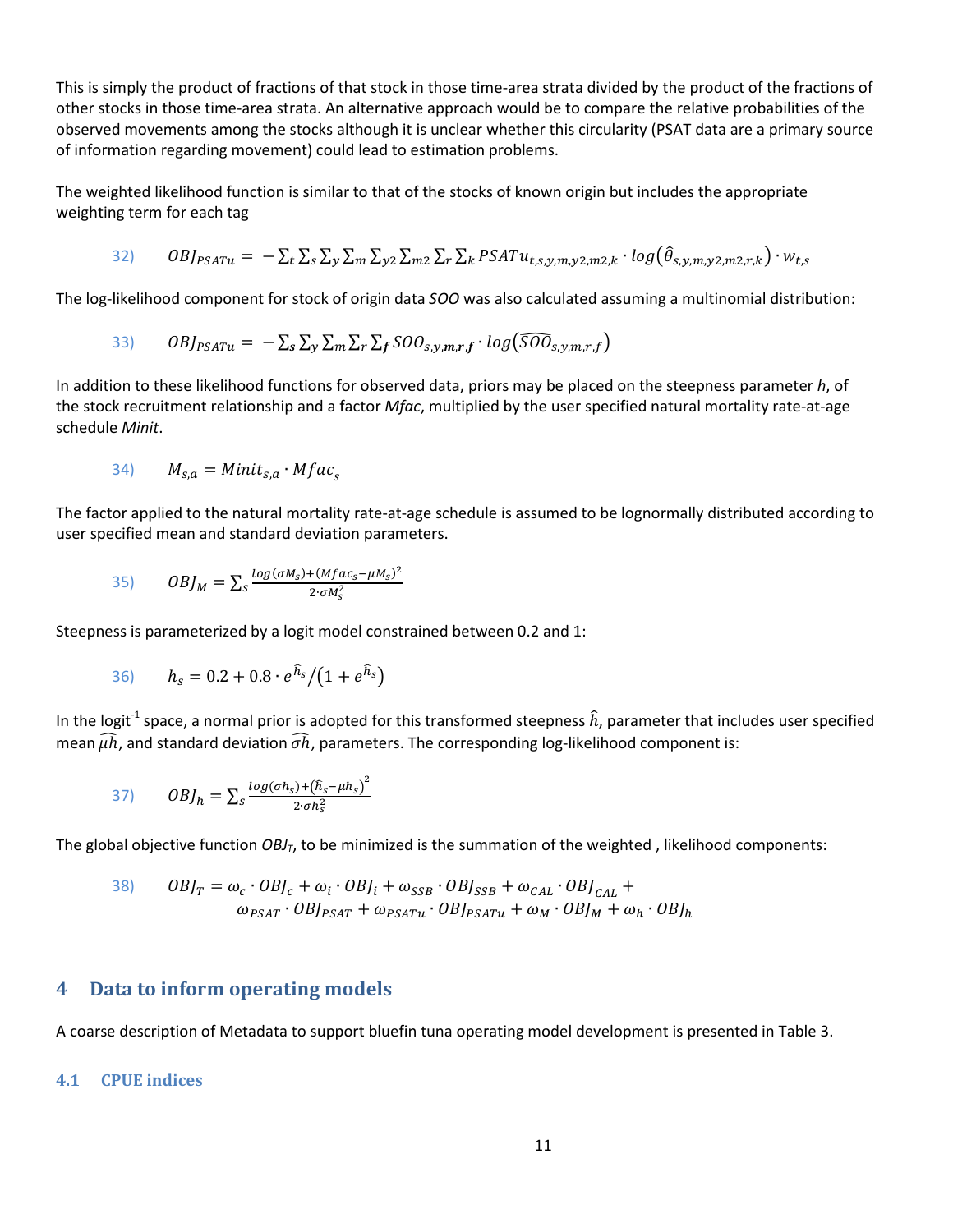The operating model for Atlantic bluefin tuna is intended to be fitted to standardized catch rate data at the resolution of area and subyear. Providing relative abundance data at this resolution anchors the estimation of movement to only those scenarios that maintain a credible spatial distribution of vulnerable biomass. Models that include only annual indices have no such constraint and can predict movement and spatial distribution from tagging data that are not credible given fishery catch rate data (for example an absence of fish where observed seasonal catch rates are substantial).

It follows that when fitting spatial models, the value of relative abundance indices at the same resolution as estimated movements can be very high. Previous simulation evaluations have shown that reliable estimation of spatial distribution can be obtained from only spatial catch rate data and characterizing this reliably is a primary concern for the estimation of variables of management interest such as stock depletion and MSY reference points (Carruthers et al. 2011b). The same spatial catch rate data can also provide additional information about age- or sizespecific movement if fleets have varying size selectivities. Since these indices constrain movement estimation to observed spatial distributions, the information content of electronic tagging can be used to explore additional characteristics of movement such as temporal variability or different movement of juvenile and mature fish. Since commercial catch rate data are generally reported at a sufficient temporal and spatial resolution to produce these indices at the scale of area and subyear, a relatively large quantity of information about spatial distribution is provided to the operating model with no additional data collection requirements.

This relatively strict data requirement also ensures that the model does not require the estimation of a very large number of fishing mortality rate parameters (e.g. up to 12,480 free F parameters estimated for an eight area model, with four subyears, 65 historical years of exploitation and 6 fleets). By including an index of fishing mortality rate (aka 'partial F'), just one catchability parameter q is estimated per fleet: F=qI (e.g. 6 q parameters as opposed to 12,480 F parameters, Figure 2)



Figure 2. Rather than predicting each catch observation based on an individual estimated fishing mortality rate, catches may be divided by the relative abundance index to provide an index of fishing mortality rate and thus a single catchability parameter is required for each fleet over all areas, subyears and years.

The Japanese longline and US longline are important standardized indices for fitting operating models due to their relatively wide spatial and temporal coverage in mixing areas of the North Atlantic. A proposed US-Canadian combined longline index may provide additional continuity over a wider spatial range that covers the range of the population in the West Atlantic Ocean (Lauretta et al. 2015, SCRS-2015-171). In the Mediterranean, Moroccan, Portuguese, Spanish and Italian trap catch rate data may be used to provide indices for eastern and western areas. While these indices are a priority for operating model development, the calculation and testing of standardizing catch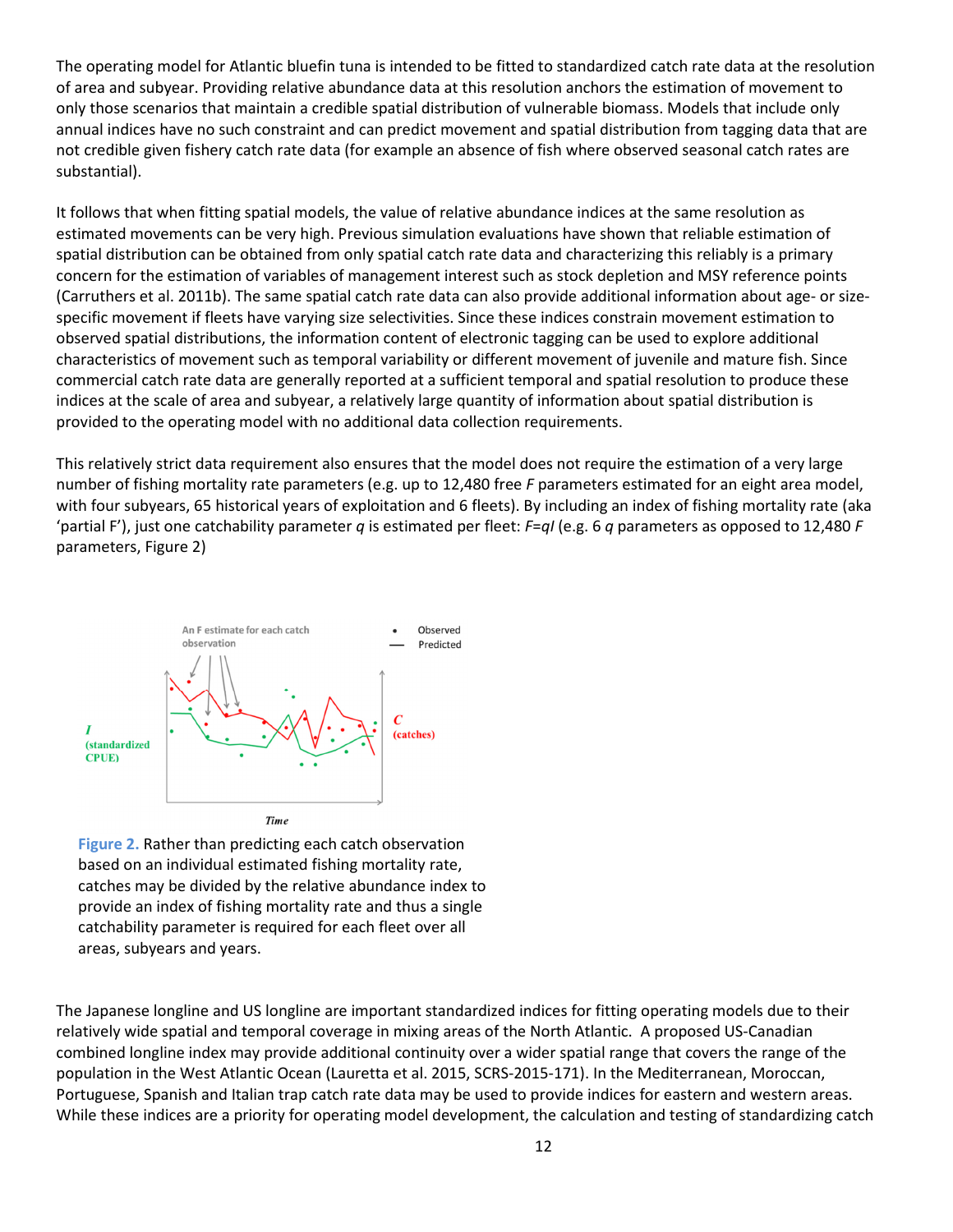rates can be time intensive. We propose an interim solution in which freely available data, requested and organized by ICCAT, are used in preliminary operating models which are later updated with standardized indices. The most relevant data in this regard are the nominal (non-standardized) Task II catch and effort data, much of which is available at the temporal resolution of day and spatial resolution of 5x5 degree ocean square (ICCAT 2015b) consistent with the defined areas. These data do not include covariates that can be used to account for shifts in fishing practices that are typically included in catch rate standardization. Effects of spatial expansion and contraction may still be accounted for (e.g. Ahrens and Walters 2005; Carruthers et al. 2011a).

For a number of reasons (e.g. changes in spatial distribution, gear changes, species targeting), catch rate indices may not be linearly related to true changes in vulnerable biomass and may decline faster (hyperdepletion) or slower (hyperstability) than vulnerable biomass. Scenarios that incorporate hyperstability and hyperdepletion may be important for fitting operating models to historical relative abundance indices and also proposing observation models for MSE.

#### 4.2 Larval indices

Recent papers have suggested that indices derived from larval surveys may be closely correlated with stock assessment predictions of spawning stock biomass (SCRS/2015/035). Larval surveys have been carried out in the Gulf of Mexico (1977-2013) and more recently the western Mediterranean (2001-2005, 2012-2013). It is possible that the operating model could be fitted to these indices under the assumption they are representative of trends in spawning stock biomass in spawning areas. If used in this way, these indices can be expected to strongly influence model predictions of trends in spawning stock biomass (since their interpretation is not contingent on estimates of selectivity and movement). Adding indices of spawning stock biomass may also indirectly inform age-based movement, maturity and selectivity of fishing in spawning areas.

#### 4.3 Catches

The operating model predicts exploitation rate at the scale of subyear and area. It follows that catches are required at this scale and a fleet must be assigned to all catches (this may be an umbrella 'other' fleet of general size selectivity). In order to meet custom subyear definitions above it may be necessary to manually raise Task II catches for subyears and areas to sum to total reported landings.

Catch data are generally the only source of scale in stock assessments: if catches are reported in kilograms the estimates of MSY, catch recommendations and the estimate of current biomass will be a number 1000 times larger than the same catches reported in metric tonnes. It follows that consistent bias in catches across a time series (for example consistent 25% underreporting of catches) has no effect on estimates of stock depletion and fishing mortality rate and therefore is ignorable when specifying operating models (for which scale is not important unless a specific catch recommendation is to be considered). However temporal patterns in bias in catches can be significant (for example significant reductions in illegal, unreported and unregulated fishing of the eastern stock after 2008, ICCAT 2014b) and may provide contrasting view of historical stock trends and exploitation rate (e.g. Carruthers et al. 2015c). It follows that scenarios for catch underreporting (and related quantities such as dead discarding) could be used as alternative hypotheses that may be represented by operating models.

In terms of MSE results and selection of management procedures, a potentially more important issue is the level of bias in future observations of catches that is simulated in the management strategy evaluation. Carruthers et al. (2015d) found bias in catches to be amongst the most influential of observation processes determining the performance of management procedures. In their study, catch observation bias was often much stronger determinant of MP performance than current stock depletion or historical trend in exploitation rate (estimated by the fitted operating models potentially arising from historical biases in catches). It is therefore important to carefully consider plausible scenarios for biases in reported catches in the future.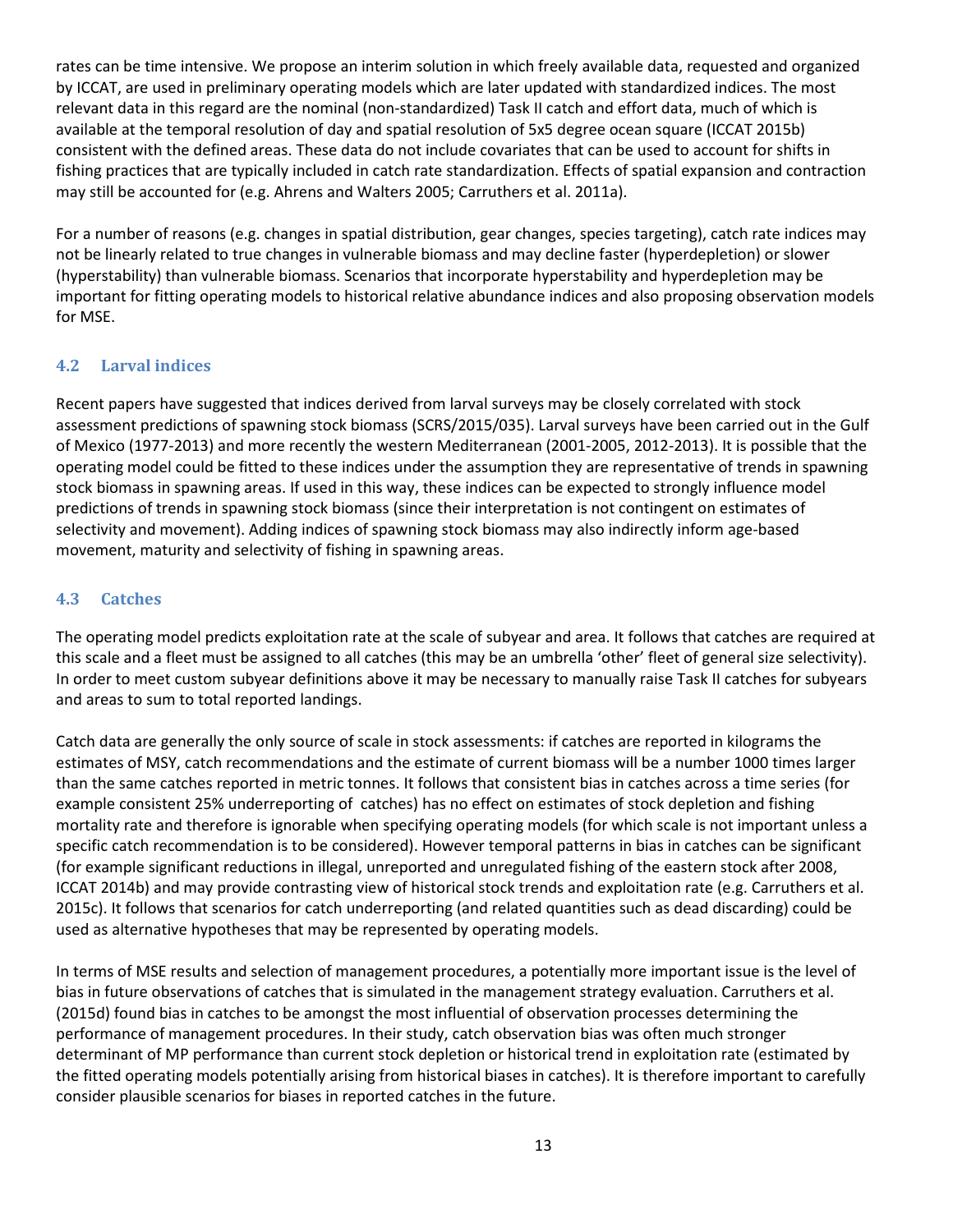#### 4.4 Catch compositions

Currently the operating model is intended to be fitted to length sample data provided to ICCAT (Task II size). The majority of these data are reported at a sufficiently fine spatial and temporal resolution to be aggregated to the subyear and area definitions of the operating model. These data are the primary source of information regarding the size-selectivity of fishing. The representativeness of these data, their spatial-temporal coverage and the contribution to exploitation of the associated fleets is likely to determine how fleets are defined in the operating model.

A fleet in the operating model represents a distinct size selectivity of substantial exploitation rate. The purpose of including fleet heterogeneity in the operating model is to accurately characterize patterns in the exploitation of size classes in order to best estimate quantities of interest such as stock status and fishing mortality rate at maximum sustainable yield. Each fleet in the operating model must have paired observations of catch and an index of fishing mortality rate I (catch divided by a standardized index of abundance) by area and subyear. Each fleet must also have some size composition data. The catches of fleets that do not have both composition data and a standardized index of fishing mortality rate must be aggregated with catches of a fleet of similar size selectivity (that does have both composition data and an index of fishing mortality rate).

Due to the computational overhead, it is not possible to model the large number of flag and gear combinations recorded by ICCAT which have caught bluefin tuna historically. However it is relatively straightforward to aggregate fleets of similar size selectivity for model fitting and then predict expected individual catch rates post-hoc. This allows for parsimonious operating models (avoid including many fleets) while retaining predictive capacity for catch rates of individual fleets which may be a critical component of stakeholder utility.

A persistent issue in the fitting of integrated stock assessment models is the correct weighting of various sources of data (Candy 2008, Francis 2011, Maunder and Punt 2013). This is particularly applicable to size composition data that can often dominate the global objective function due to the number of observations and likelihood functions that are typically assumed for these data (e.g. a multinomial observation model). By fitting to length-composition data we bypass many of the issues associated with deriving age of fish from length data but do not avoid problems associated with overweighting composition data due to incorrectly accounting for non-independence among observations. For example bluefin tuna are observed to school in size mono-specific groups and hence multiple observations of length from a fishing set may in fact represent a single independent length observation. It may be the case that operating model results are sensitive to specification of this 'effective sample size'. It follows that various scenarios for fleet aggregation and effective sample size may be considered as alternative hypotheses to be represented by operating models in future MSEs.

#### 4.5 Conventional tagging data

Conventional tagging data provide valuable information about the range of movements that are possible for Atlantic bluefin tuna and provide a basis for formulating alternative hypotheses about movement. Conventional tagging data have been used in previous bluefin tuna assessment models to estimate fishing mortality rates (and hence abundance) by quarter and area (MAST, Taylor et al. 2011). These approaches have assumed a prior for reporting rate that is constant over time, space and among fleets. There is however evidence that reporting rates vary in time, space and among fleets by factors as great as 500 (Carruthers et al. 2011, Carruthers and McAllister 2010, Hillary et al. 2008). Similarly large disparities between predicted catches and tag recapture probabilities can be expected if these variable reporting rates are not accounted for.

A fleet specific prior for reporting rate may be prescribed (e.g. Carruthers and McAllister 2010). The principal problem with this approach is that these reporting rate estimates are generally sensitive to alternative assumptions and can be as much as 1/3 or 3 times base-case estimates. While the difference between a reporting rate prior mean of 1/1000 or 3/1000 may not seem large, in relative terms this is highly uncertain and consistent with predictions of catches and abundance that differ by a factor of 3.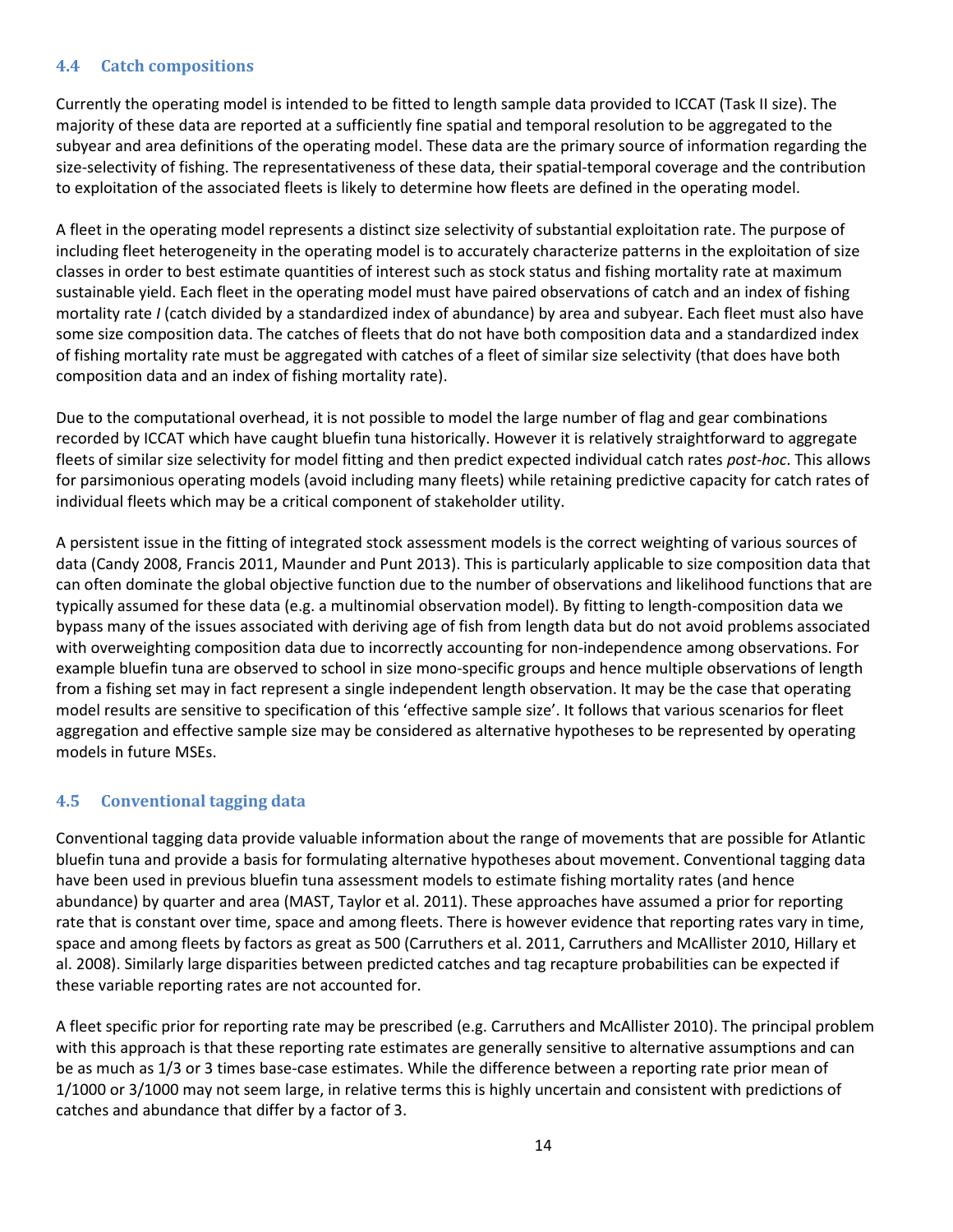It is possible to estimate reporting rates by fleet inside the operating model but since these are confounded with recapture probability these data may only weakly inform abundance. This would not be a serious problem if the computational overhead associated with conventional tagging data was small. However it can be as large as 10 times the total number of other calculations slowing estimation speed by a similar margin (more so if reporting rates are estimated). An operating model of 4 subyears, 65 historical years, 8 areas and 6 fleets requires the calculation of approximately ~14M recapture probabilities in addition to the likelihood calculation for recaptured tags.

Many tags have been recaptured by observer programs for which it may be assumed that reporting rates are 100%. In order to retain information regarding recapture probability (and hence abundance) it is possible to fit to only observer tag recapture data and provide post-hoc estimates of reporting rates (also observed versus predicted recaptures) for the various commercial fleets.

The preliminary version of the operating model is designed to use conventional tagging data to identify the range of possible bluefin tuna movements and also provide information about possible shifts in growth rate of bluefin tuna. The latter is a novel use of conventional tagging data in the context of integrated stock assessment. It has been hypothesized that as exploitation rates increase there should be a shift in the size composition of the modelled population due to the attrition of faster growing individuals (Walters and Martell 2004). Traditional length-based assessments (e.g. MULTIFAN-CL, Fournier et al. 1998) have not accounted for this phenomenon and instead, renew the distribution of growth types in each cohort as it ages, irrespective of the level of exploitation. In constrast, a cohort may start with a normal distribution of maximum length among individuals which becomes strongly positively skewed as larger fish are preferentially removed from a cohort (perhaps at high exploitation rates, older fish would belong to the very lower tail of the unfished distribution of maximum length). Simulation studies indicate that estimates of fishing mortality rates from models that do not account for this phenomenon could be strongly positively biased (as much as 3 times that of true fishing mortality rate, C. Walters and A. Hordyk, personal communication).

The operating models under development include a dynamic inverse age-length key that accounts for attrition of faster/larger growth type groups in order to investigate this potentially important source of model mis-specification (SCRS/2015/179). Conventional tagging data could provide a valuable empirical validation of shifts in growth rate predicted by the model since each observation of a release and recapture provides an estimate of the growth parameters (e.g. Walters and Essington 2010). Given it may strongly impact estimates of stock status and productivity, growth type attrition may be considered an important alternative hypothesis to be captured in Atlantic bluefin tuna operating models.

#### 4.6 Surgically implanted archival tags

Surgically implanted archival tags (SI tags, e.g. Walli et al. 2009, LPRC 2015) provide detailed tag track information and have been included in previous spatial population models to predict both movement and exploitation rates (Taylor et al. 2011). While reporting rates of archival tags are generally much higher than conventional tags (due to larger rewards for reporting archival tags), uncertainty over reporting rates and post-release mortality rate still complicates their use in the estimation of exploitation rate. SI tags could be used (1) to estimate exploitation rate and abundance with some assumption about reporting rate, (2) to estimate only recapture probabilities of tags reported by fleets of known reporting rate (e.g. observer fleets), (3) to estimate only movement assuming that releases and recaptures are independent of fishing (similarly to PSAT tags).

#### 4.7 Pop-off Satellite Archival Tags (PSATs)

The primary source of information regarding movements from model areas to model areas among subyears comes from PSAT tags (Block et al. 2005, Lutcavage et al. 2012, Cermeno et al. 2015). The operating model includes these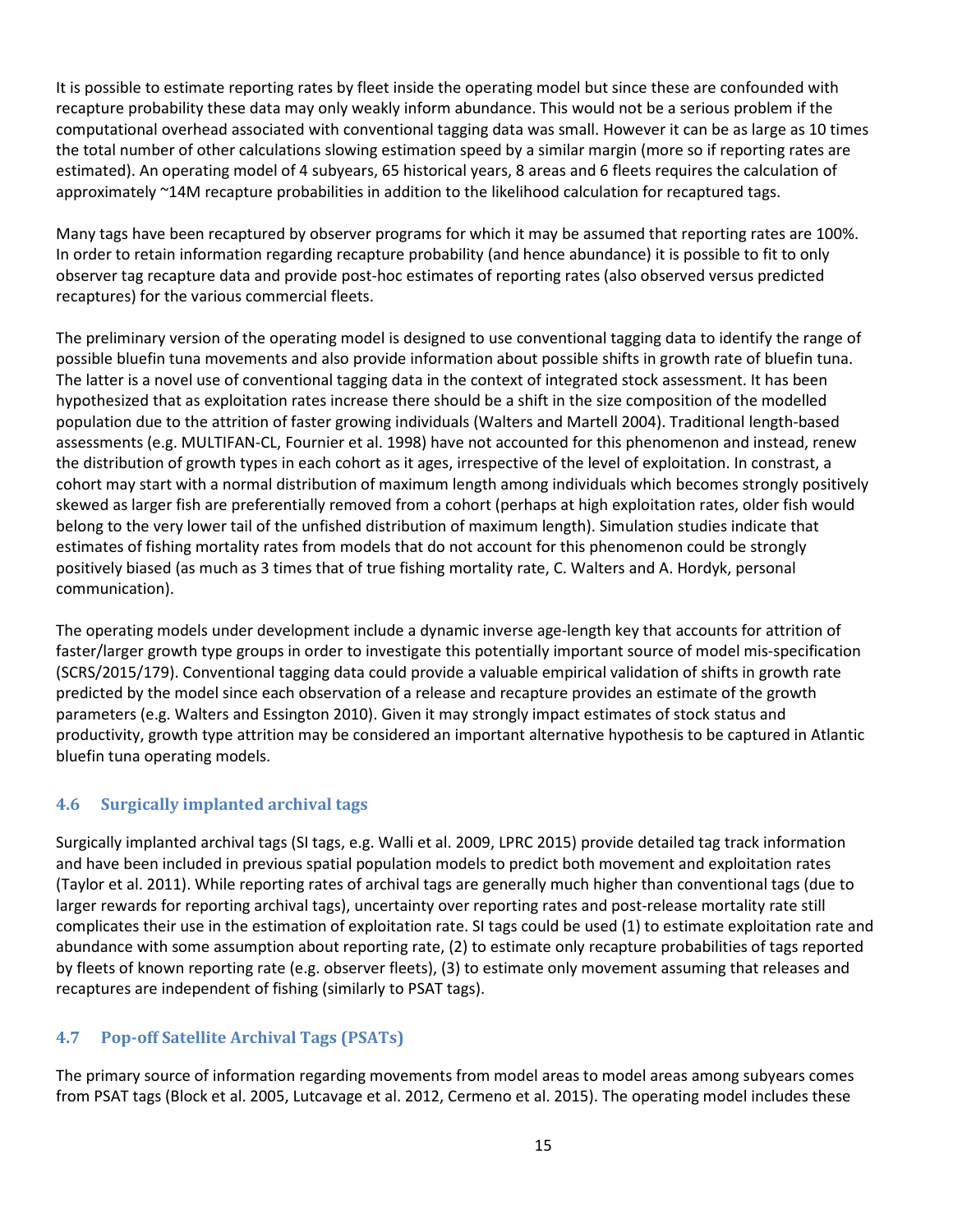data formatted into separate subyear segments (i.e. has the fields 'year-from', 'area-from', 'area-to', 'subyear-from', 'age-from').

The majority of PSAT tags do not have a definite stock of origin (SOO) (they were not tagged in a spawning area or ocean area specific to a single stock). In such cases it is not clear how to weight these data such that information about movement can be correctly attributed to stock. Determining SOO (or SOO weights) may be undertaken prior to model fitting based on other SOO data. Alternatively this calculation can occur inside the model using the relative likelihood of SOO based on either (1) the model predicted composition of stocks in the areas of a tag track (as in MAST, Taylor et al. 2011) or (2) the predicted likelihood of tag track movements given estimated movement parameters of stocks. Both methods that occur inside the model can be expected to be unreliable since they are likely to lead to estimated movements that best divide the tags of unknown SOO (i.e. they can be expected to underestimate stock mixing simply due to the likelihood weighting). This potential source of bias should be simulation tested. The way in which SOO is assigned to PSAT tags may impact estimates of spatial distribution and movement and hence management reference points, and could be considered as alternative scenarios for operating models.

It may be possible to estimate spatial distribution of bluefin tuna in the absence of PSAT data using simplified spatial models that do not attempt to characterize the full range of movement among areas (e.g. the gravity models of Carruthers et al. (2011) and MAST Taylor et al. (2011)). However PSAT data contain vital information for evaluating alternative movement hypotheses such as age-based movement and temporally variable movement and their collection is a priority for operating model development.

## 4.8 Otolith microchemistry

It is generally not possible to estimate stock size and mixing using a multi-stock model without external data regarding stock of origin: without these data the magnitudes of the various stocks are confounded. Previous multistock models such as MAST have used otolith microchemistry data as the primary source of information regarding stock of origin (e.g. Rooker et al. 2008, Rooker et al. 2014). The challenge is processing microchemistry data at the resolution of subyear and area. While these data have been gathered in all of the areas of the operating model, they have not been processed at this resolution and only exist from 2005 onwards (i.e. Rooker et al. 2008)

Given that ICCAT data are already freely available that can be used to characterize trends in abundance, catch compositions and spatial distribution, data that provide information about stock of origin are arguably the most important for fitting a preliminary bluefin tuna operating model (after which other data sources can be refined).

#### 4.9 Otolith shape analysis

Otolith shape analysis is an alternative approach for characterizing stock mixing which is both cheaper than microchemical analysis and also non-destructive. The method has been compared with traditional micro-chemical analysis and shows promise, achieving similar accuracy (SCRS/P/2015/004). Further detail on the approach is summarized in the report of the 2015 data preparatory meeting (ICCAT 2015a). Similar to other data that provide information regarding stock of origin, these data are particularly valuable in the early stage of operating model development.

#### 4.10 Single nucleotide polymorphism (SNP)

SNP data provide another basis for assigning individuals to stock of origin and have been collected for both mixing areas in the Atlantic and spawning areas in the Gulf of Mexico and Mediterranean. The most recent SNP analyses (e.g. SCRS/2015/048) have made use of a larger number of genetic markers and have demonstrated an ability to accurately determine sub-stock structure such as spawning area (e.g. Gulf of Mexico, Balearic Sea, Strait of Sicily and Levantine Sea). It follows that SNP data could provide the necessary empirical basis for formalizing hypotheses that have been proposed for sub stock structure (e.g. Kell et al. 2011, Fromentin and Lopuszanski 2014), particularly for the Eastern stock that is thought to have spawning areas in western, central and eastern Mediterranean.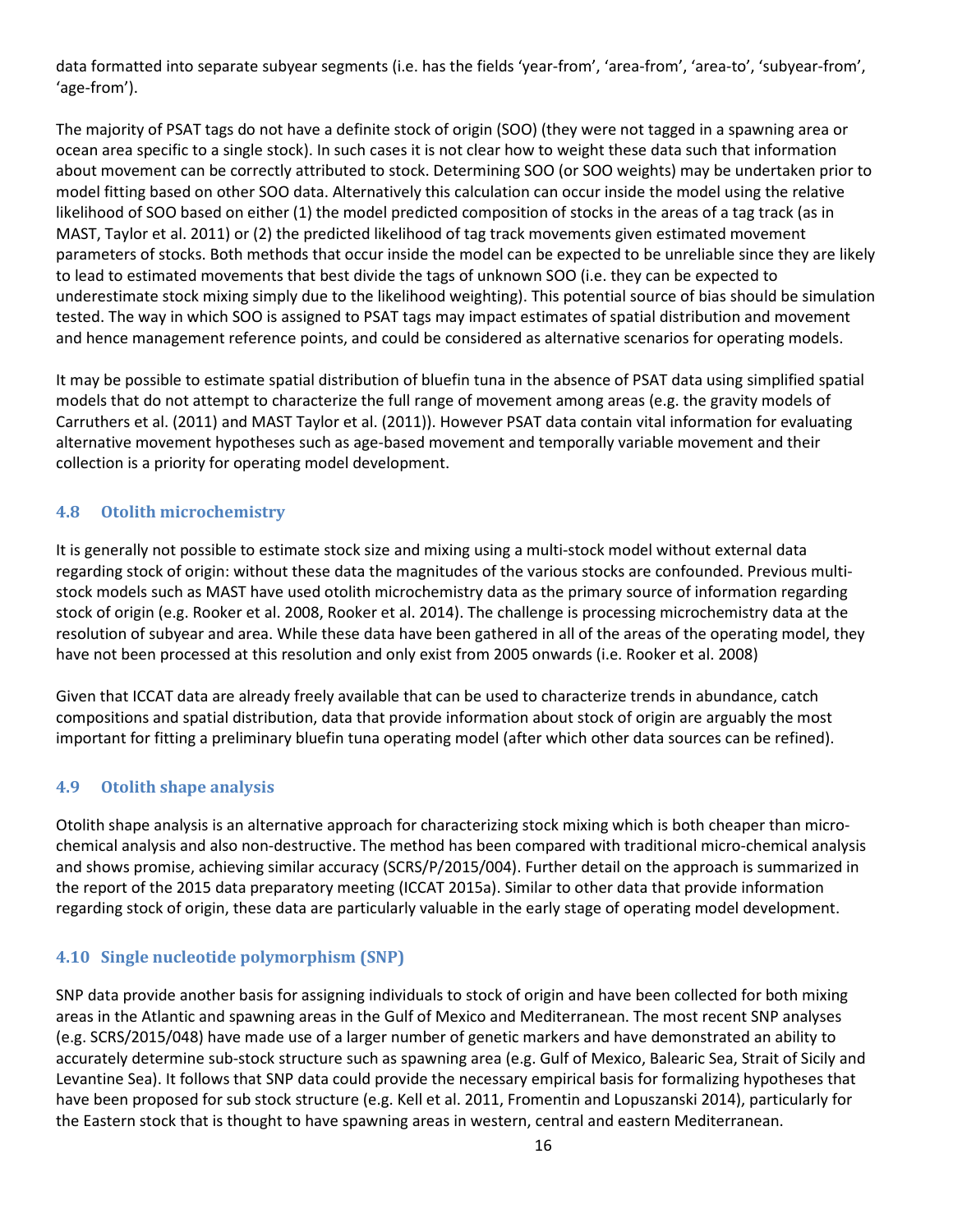An ongoing challenge for operating model development is generating model datasets that can inform a model with more than one Mediterranean sub-stock. In principle this is possible if SNP data can be used to quantify fractions of individuals in each sub-stock in sub-areas of the Mediterranean and there are sufficient electronic tags (that can be assigned to each Mediterranean sub-stock) to estimate movement. Such data would still have to be provided at the resolution of subyear and area after which they may be too sparse to be considered a reliable characterization of substock structure.

#### 4.11 Other genetics data

Coupled with electronic tagging data, older genetic studies based on microsatellites (Carlsson et al. 2007) and mitochondrial DNA (Boustany et al. 2008) provided early confirmation of the broad east-west stock structure. It is not clear whether these data could be processed at the level of subyear and area in order to inform operating models. However this may be worth pursuing since these data broaden the temporal range of data on SOO.

Another potential for obtaining abundance information is close-kin analysis to estimate the spawning stock abundance (Bravington et al 2013), This provides the potential for genetic mark recapture experiments to estimate absolute abundance, mortality rates or migration, addressing directly some of the key uncertainties in BFT assessments. In particular the close-kin analysis could provide a fishery-independent estimate of spawning stock numbers, particularly for Western Atlantic Bluefin.

#### 4.12 Fishery independent surveys

In addition to the fishery-independent larval surveys discussed above, aerial surveys have been suggested as potential source of index information. Aerial surveys (Bonhommeau et al. 2010) have been conducted in the Mediterranean since 2010 and may represent the longest running index of spawning biomass for the eastern stock. Similarly to larval indices, the aerial survey may strongly influence operating model estimates of recent trends in spawning biomass. Since the aerial surveys in the Mediterranean have covered areas that encapsulate eastern substock structure, these data may also be used to inform alternative sub-stock structure hypotheses.

Similar aerial surveys have been proposed for the Western stock in addition to a western hydro acoustic survey and a hydro acoustic curtain in the Strait of Gibraltar. While such proposals may not necessarily support operating model development, these data may support management procedures in the future. It follows that it is important to characterize metadata for these types of future data collection programs.

#### 4.13 Growth and aging

The operating model is fitted to catch-at-length data and predicts fishing mortality rate by length class for each fleet. The operating model therefore requires an inverse age-length key (probability of an individual being in a length class given it is of an age class) to convert estimates of fishing mortality rate at length to fishing mortality rate at age. The operating model either (1) applies a static, user-specified inverse age-length key or (2) attempts to generate a dynamic inverse age-length key from model predicted fishing mortality rate and user-specified variability in individual growths. In either case, growth must be characterized in order to develop these keys and also predict the weight of individuals of a given age class. Since the inverse age-length keys are a requirement of the operating model and are not yet available, their derivation is priority for developing a preliminary operating model. Accounting for attrition of growth types could be an important axis of uncertainty for alternative operating models.

#### 4.14 Maturity

There have been numerous studies focused on bluefin tuna reproductive biology with which to characterize maturity at age and fecundity in general (e.g. Corriero et al. 2005, Medina et al. 2007, Diaz 2010, Aranda et al. 2013, Knapp et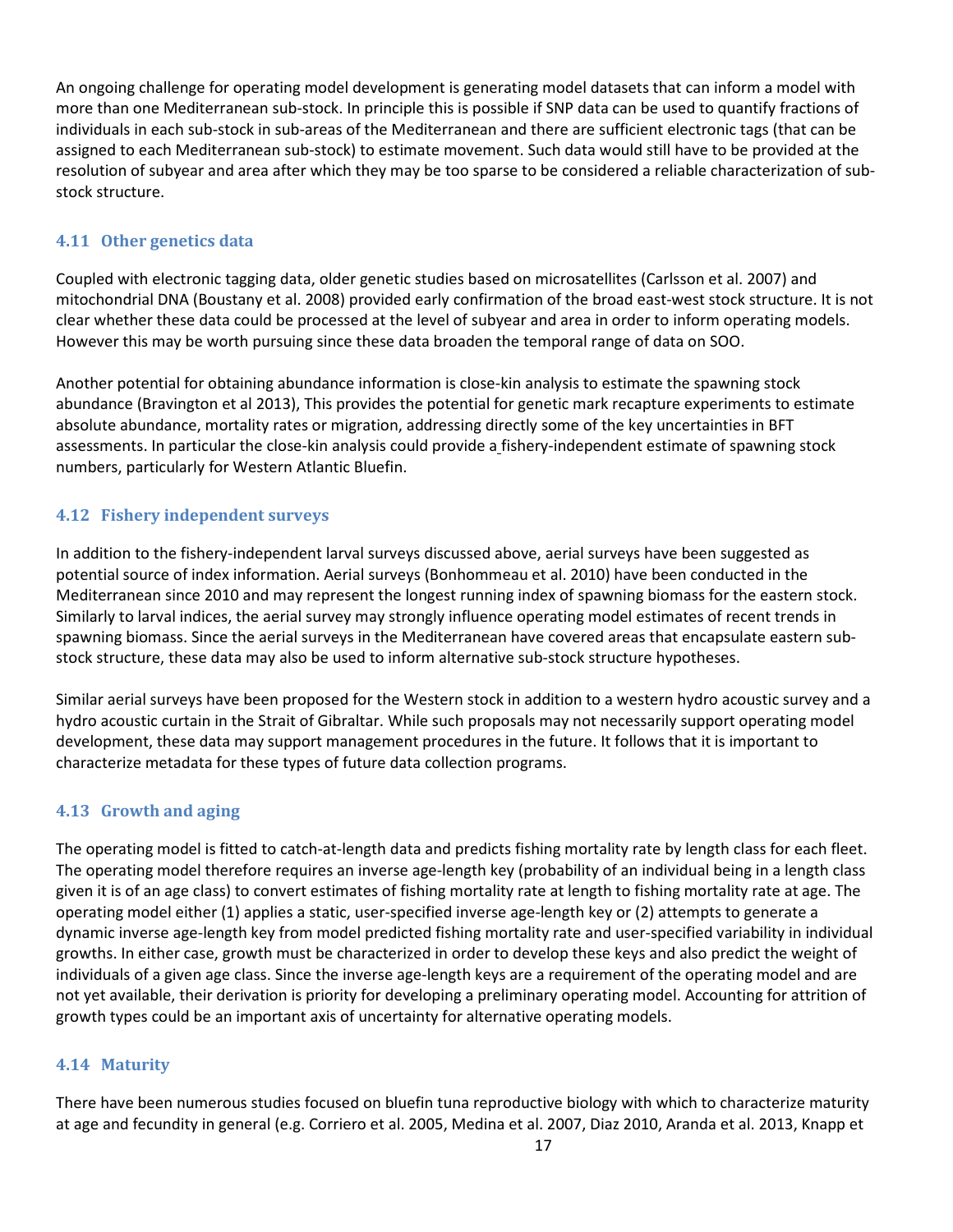al. 2014). However participants of the recent data-preparatory meeting (ICCAT 2015) concluded that the body of work on bluefin tuna reproduction should be reconsidered prior to the next assessment. It may be possible to identify a various hypotheses for bluefin tuna maturity and fecundity that are represented by operating models. Participants of the same meeting (ICCAT 2015) also reiterated an ongoing concern that the age-at-maturity estimated from fish on the spawning grounds may not be representative of reproductive contribution at age of the wider population. Again this source of uncertainty may be formalized in operating models.

| Table 3. Simplified summary of data to inform operating models for Atlantic bluefin tuna. Spatial range either |  |
|----------------------------------------------------------------------------------------------------------------|--|
| refers to the areas of Figure 1 or stock (Es = eastern stock, Ws = western stock).                             |  |

| Type of data (Informs)                                                           |                | Til       | <b>Spatial</b> | Can be by<br>Contact<br>season? |                         | Collab | Available to: |                         |              |              | Used in |
|----------------------------------------------------------------------------------|----------------|-----------|----------------|---------------------------------|-------------------------|--------|---------------|-------------------------|--------------|--------------|---------|
|                                                                                  | Year range     |           | range          |                                 |                         |        |               | TC CMG ICCAT ALL        |              |              | OM?     |
| 1. CPUE indices (relative abundance, movement, performance at stakeholder level) |                |           |                |                                 |                         |        |               |                         |              |              |         |
| 1.1. ICCAT task II CPUE                                                          | 1950-2014      | $\infty$  | All            | Υ                               | Carlos Palma (ICCAT)    | Y      | Y             | Y                       | Y            | Y            | Yes     |
|                                                                                  | 1976-2013      | $\infty$  |                | Υ                               |                         | Y      | N             | N                       | N            | N            | Not yet |
| 1.2. Japanese LL standardized spatial                                            | 1990-2013      | $\infty$  | E, NE, W, C    | Υ                               | Ai Kimoto               | Y      | N             | N                       | N            | N            | Not yet |
|                                                                                  | 1992-2014      | $\infty$  | W              | Υ                               |                         | Y      | N             | N                       | N            | N            | Not yet |
| 1.3. USA LL standardized spatial                                                 | 1992-2004      | $\infty$  | <b>GOM</b>     | Υ                               |                         | Υ      | N             | N                       | N            | N            | Not yet |
|                                                                                  | 2005-2014      | $\infty$  | <b>GOM</b>     | Υ                               | Matt Lauretta (NOAA)    | Υ      | N             | N                       | N            | N            | Not yet |
| 1.4. USA HL standardized spatial                                                 | 1980-2014      | $\infty$  | W              | Υ                               |                         | Υ      | N             | N                       | N            | N            | Not yet |
| 1.5. USA RR standardized spatial                                                 | 1992-2014      | $\infty$  | W              | Υ                               |                         |        |               |                         |              |              |         |
| 1.6. USA-CAN LL standardized spatial                                             | 1992-2014      | $\infty$  | W, C           | Υ                               | M. Lauretta (NOAA) /    | Υ      | N             | N                       | N            | N            | Not yet |
| 1.7. USA-CAN HL standardized spatial                                             | 1993-2014      | $\infty$  | W, C           | Y                               | A. Hanke (DFO)          | Υ      | N             | N                       | N            | N            | Not yet |
| 1.8. CAN LL standardized                                                         |                | $\infty$  | W, GSL         | Υ                               |                         | Υ      | N             | N                       | N            | N            | Not yet |
|                                                                                  | 1981-2014      | $\infty$  | GSL            | Y                               | Alex Hanke (DFO)        | Y      | N             | N                       | N            | N            | Not yet |
| 1.9. CAN HL standardized                                                         | 1988-2014      | $\infty$  | W              | Y                               |                         | Υ      | N             | N                       | N            | N            | Not yet |
| 1.10. TWN LL standardized                                                        | 1960-2004      | 2004      | W, NE, E       | Y                               | Julia Huang (NTOU)      |        | N             | N                       | N            | N            | Not yet |
| 1.11. MOR TRAP standardized                                                      | 1981-2014      | $\infty$  | <b>WM</b>      | Y                               | N. Abid                 |        | N             | N                       | N            | N            | Not yet |
| 1.12. POR TRAP standardized                                                      |                |           | W, WM          | Y                               |                         |        | N             | N                       | N            | N            | Not yet |
| 1.13. ESP TRAP standardized                                                      |                |           | W, WM          | Υ                               | Jose Miguel de la Serna |        | N             | N                       | N            | N            | Not yet |
| 1.14 ITA TRAP standardised                                                       |                |           | CM             | Υ                               | Pierantonio Addis       | Υ      |               | N                       | $\mathsf{N}$ | N            | Not yet |
|                                                                                  |                |           |                |                                 |                         |        |               |                         |              |              |         |
| 2. Larval indices (SSB, movement)                                                |                |           |                |                                 |                         |        |               |                         |              |              |         |
| 2.1. USA                                                                         | 1977-2013      | $\infty$  | GOM            | Υ                               | Walter Ingram (NOAA)    | Υ      | N             | N                       | N            | N            | Not yet |
| 2.2 ESP                                                                          | 01-'05 '12-'13 |           | 2018 W Med     | Υ                               | Franciso Alemany (IEO)  | Υ      | N             | $\overline{\mathsf{N}}$ | ${\sf N}$    | $\mathsf{N}$ | Not yet |
| 3. Catches (stock size, harvest rate)                                            |                |           |                |                                 |                         |        |               |                         |              |              |         |
| 3.1. ICCAT task I                                                                | 1950-2015      | $\infty$  | non-spatial    | N                               | Carlos Palma (ICCAT)    | Υ      | Y             | Υ                       | Υ            | Υ            | Yes     |
| 3.2. ICCAT task II                                                               |                |           | All            | Υ                               |                         | Υ      | Υ             | Y                       | Y            | Y            | Yes     |
| 3.3 GBYP                                                                         | 1512-1950      |           | E, M           | Y                               | Carlos Palma (ICCAT)    | Υ      | Y             | Y                       | Y            | Y            | Not yet |
| 4. Catch composition (selectivity, depletion)                                    |                |           |                |                                 |                         |        |               |                         |              |              |         |
| 4.1. ICCAT catch-at-size                                                         | 1950-2015      | $\infty$  | All            | Υ                               | Carlos Palma (ICCAT)    | Y      | Y             | Y                       | Y            | Y            | Yes     |
| 4.2. Stereo video caging                                                         | 2014           |           | ended WM, EM   | Υ                               | Mauricio Ortiz (ICCAT)  |        | N             | N                       | N            | N            | Not yet |
| 4.3. Canadian fisheries                                                          |                |           |                | N                               | Alex Hanke (DFO)        |        |               |                         |              |              |         |
| 4.4 GBYP Historical catches                                                      | 1910-1950      | $\quad =$ | E, M           | Y                               | Carlos Palma (ICCAT)    | Υ      | N             | Y                       | Y            | Y            | Not yet |
|                                                                                  |                |           |                |                                 |                         |        |               |                         |              |              |         |
| 5. Conventional tags (feasible movement, growth, GTG heterogeneity)              |                |           |                |                                 |                         |        |               |                         |              |              |         |
| <b>5.1. ICCAT</b>                                                                | 1954-2014      | 2015 All  |                | Υ                               | Carlos Palma (ICCAT)    | Υ      | Y             | Y                       | Y            | Y            | Yes     |
| 6. SI archival tags (feasible movement)                                          |                |           |                |                                 |                         |        |               |                         |              |              |         |
| 6.1. LPRC (n=4000)                                                               | 2011-2015      |           | W              | Υ                               | Molly Lutcavage         |        | N             | N                       | $\mathsf{N}$ | N            | Not yet |
| 7. PSAT tags (movement)                                                          |                |           |                |                                 |                         |        |               |                         |              |              |         |
| 7.1. LPRC (n=423)                                                                | 2005-2009      | ended W   |                | Υ                               | Molly Lutcavage         |        | N             | N                       | N            | N            | Not yet |
| 7.2. DFO (n=135)                                                                 | 2013-2015      | $\infty$  | GSL,W,GOM      | Υ                               | Alex Hanke (DFO)        | Y      |               |                         |              |              | Not yet |
|                                                                                  |                |           |                |                                 |                         |        | N             | N                       | N            | N            |         |
| 7.3. Stanford (n=1783)                                                           | 1996-2010      | $\infty$  | W              | Υ                               | Barbara Block           |        | ${\sf N}$     | N                       | N            | ${\sf N}$    | Not yet |
| 7.4. GBYP ( $n = 103$ )                                                          | 2012-2014      |           | 2015 E, MED    | Υ                               | Antonio Di Natale       | Y      | Υ             | N                       | N            | N            | Not yet |
| 7.5. WWF ( $n = 100$ )                                                           |                |           |                | Υ                               | Pablo Cermeno           |        | N             | N                       | N            | ${\sf N}$    | Not yet |
| 7.6. SEFSC (NOAA)                                                                | 2011-2013      |           | GOM, W, GSL    | Y                               | Craig Brown             |        | ${\sf N}$     | N                       | N            | N            | Not yet |
| 7.7. Acadia (NS)                                                                 |                |           | <b>GSL</b>     | Υ                               | Mike Stokesbury         |        | N             | N                       | N            | N            | Not yet |
| 7.8. UCA                                                                         | 2011           |           | ended W, C, WM | Y                               | Antonio Medina          | Υ      | Υ             | N                       | N            | N            | Not yet |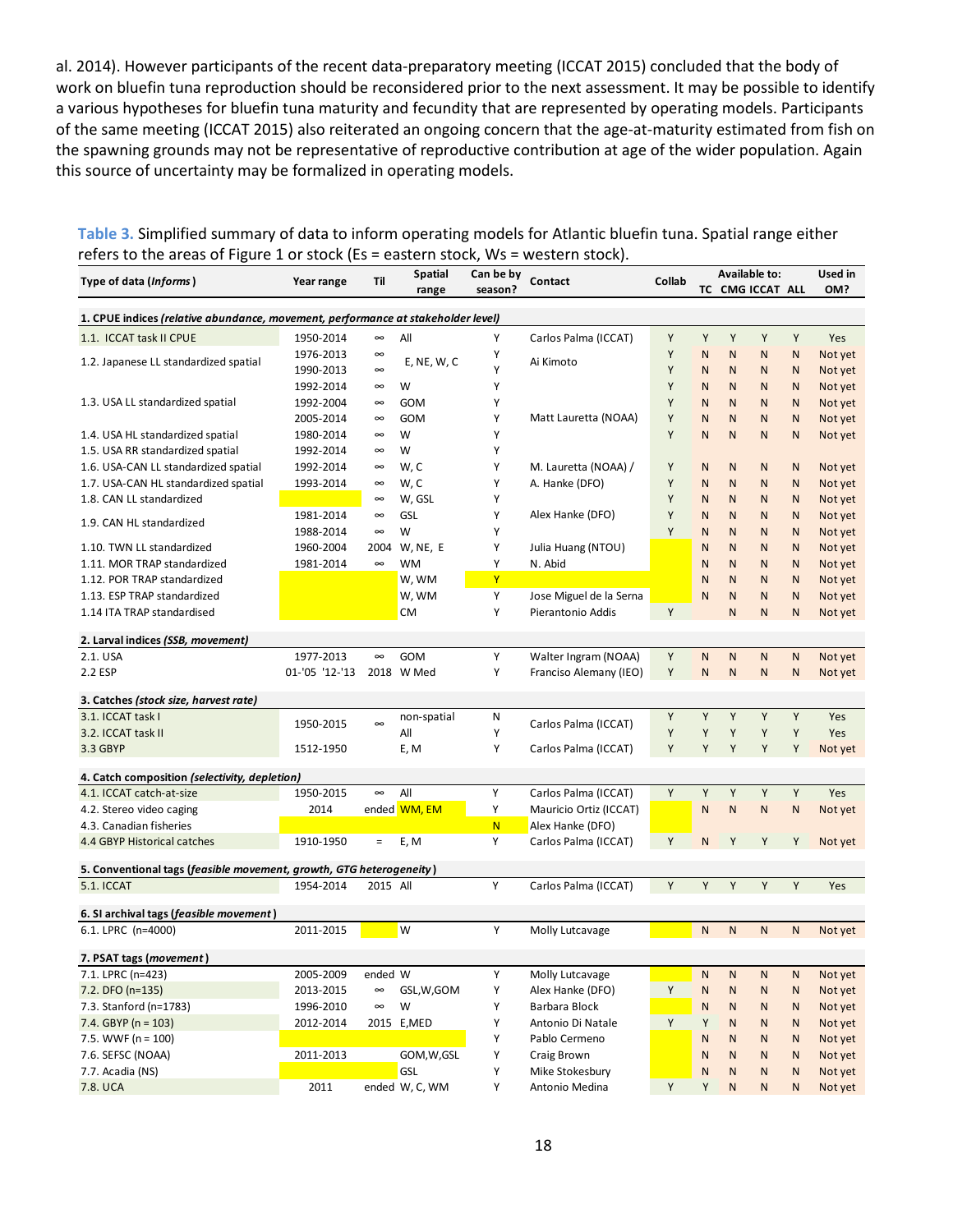#### Table 3 continued.

| 8. Otolith microchemistry (stock of origin)                                                                                                       |               |           |                  |   |                        |   |                   |              |              |                   |         |
|---------------------------------------------------------------------------------------------------------------------------------------------------|---------------|-----------|------------------|---|------------------------|---|-------------------|--------------|--------------|-------------------|---------|
| 8.1. UMCES, TAMU                                                                                                                                  | 2012-2013     |           |                  | Y | David Secor            | Y | $\mathsf{N}$      | N            | N.           | N                 | Not yet |
| 8.2. NOAA                                                                                                                                         |               |           |                  |   |                        |   | N                 | N            | N            | N                 | Not yet |
| 8.3. EU (AZTI)                                                                                                                                    | 2009-2011     | ended E   |                  | Y | Igaratza Fraile        | Υ | N                 | N            | N            | N                 | Not yet |
| 8.4. DFO / UMCES                                                                                                                                  | 2011-2013     | $\infty$  | W, GSL           | Υ | Alex Hanke (DFO)       |   | N                 | N            | N            | N                 | Not yet |
| 8.5 GBYP                                                                                                                                          | 2011-2015     |           | All              | Y | <b>GBYP</b>            | Y |                   | Y            | Y            |                   | Not yet |
| 9. Otolith shape analysis (stock of origin)                                                                                                       |               |           |                  |   |                        |   |                   |              |              |                   |         |
| 9.1. GBYP GMIT (n=718)                                                                                                                            | 2013          |           | 2015 E, W, C, WM | Y | Deirdre Brophy         |   | $\mathsf{N}$      | N            | N            | N                 | Not yet |
|                                                                                                                                                   |               |           |                  |   |                        |   |                   |              |              |                   |         |
| 10. SNP (population structure, genetic structure)                                                                                                 |               |           |                  |   |                        |   |                   |              |              |                   |         |
| 10.1. Med HCMR                                                                                                                                    |               |           |                  |   | Gianpaolo Zmpicinini   |   | N                 | ${\sf N}$    | $\mathsf{N}$ | N                 | Not yet |
| 10.2. GBYP UB                                                                                                                                     | 2011-2015     |           | All              |   | <b>Gregory Puncher</b> | Υ | N                 | $\mathsf{N}$ | $\mathsf{N}$ | N                 | Not yet |
|                                                                                                                                                   |               |           |                  |   | Naiara Rodriguez       |   |                   |              |              |                   |         |
| 10.3. AZTI (n=130)                                                                                                                                |               |           |                  |   | Espeleta               | Υ | N                 | N            | N            | N                 | Not yet |
| 10.4 NOAA/VIMS/CSIRO                                                                                                                              | 2015          |           | GOM/MED          | N | John Walter            |   | N                 | N            | N            | N                 | Not yet |
| 10.5 GBYP Historical UB                                                                                                                           | 200 BC - 1927 |           | E, M             | Y | Alessia Cariani        | Y | N                 | N            | N            | N                 | Not yet |
|                                                                                                                                                   |               |           |                  |   |                        |   |                   |              |              |                   |         |
| 11. Other genetics on population structure (population structure, genetic structure)<br>11.1. mtDNA                                               |               |           |                  |   | Barbara Block          |   |                   | N            | N            |                   | Not yet |
| 11.2. Micro Sat/ mtDNA (n=320 / 147)                                                                                                              | 2003          |           | ended GOM, WM    | Y | Carlsson               |   | N<br>$\mathsf{N}$ | ${\sf N}$    | $\mathsf{N}$ | N<br>$\mathsf{N}$ | Not yet |
|                                                                                                                                                   |               |           |                  |   |                        |   |                   |              |              |                   |         |
| 12. Fish. Ind. surveys (relative abundance, movement)                                                                                             |               |           |                  |   |                        |   |                   |              |              |                   |         |
| 12.1. ICCAT Aerial                                                                                                                                | 2010-2015     |           | M                | Y | Antonio Di Natale      | Y | N                 | N            | N            | N                 | Not yet |
| 12.2. USA Aerial                                                                                                                                  | 2015-         |           | W                | Y | Molly Lutcavage        |   | N                 | N            | N            | N                 | Not yet |
| 12.3. USA Acoustic                                                                                                                                | 2015-         |           | W                | Y | Molly Lutcavage        |   | N                 | N            | N            | N                 | Not yet |
| 12.4. SOG Hydro acoustic curtain (OTN)                                                                                                            | proposed      |           | W, WM            | Y | Mike Stokesbury        |   | N                 | $\mathsf{N}$ | N            | N                 | Not yet |
| 13. Growth, aging (age-length keys, length-age keys)                                                                                              |               |           |                  |   |                        |   |                   |              |              |                   |         |
| 13.1. Age-length keys (NOAA)                                                                                                                      |               |           |                  | Υ | John Walter            |   | $\mathsf{N}$      | ${\sf N}$    | $\mathsf{N}$ | N                 | Not yet |
|                                                                                                                                                   |               |           |                  |   | Enrique Rodriguez-     |   |                   |              |              |                   |         |
| 13.2. Age-length keys (IEO)                                                                                                                       | 2010-2012     |           | ended E, WM      | Y | Marin                  |   | N                 | N            | N            | N                 | Not yet |
| 13.3. Age-length keys (DFO)                                                                                                                       | 2010-2013     |           | ended GSL, W     | Y | Alex Hanke (DFO)       |   | N                 | N            | N            | N                 | Not yet |
| 13.4. Derived from tagging                                                                                                                        | 1963-2012     |           | ended Es, W s    | Y | Lisa Allioud           |   | N                 | $\mathsf{N}$ | N            | N                 | Not yet |
| 13.5 Age-length keys (GBYP)                                                                                                                       | 2011-2015     |           | E, M             | Y | Antonio Di Natale      | Υ | N                 | Y            | Y            |                   | Not yet |
| 13.5 Ageing calibration (GBYP)                                                                                                                    | 2014          |           | E, M             | Y | Antonio Di Natale      | Y | N                 | Y            | Y            |                   | Not yet |
| 14. Maturity (Spawning biomass)                                                                                                                   |               |           |                  |   |                        |   |                   |              |              |                   |         |
| 14.1. Western (NOAA)                                                                                                                              | 1975-1981     | ended GOM |                  | Y | Guillermo Diaz (NOAA)  |   | N                 | N            | ${\sf N}$    | ${\sf N}$         | Not yet |
| 14.2 Mediterranean                                                                                                                                |               | rew       | M                | Y | <b>GBYP</b>            | Y | N                 | Y            | Y            |                   | Not yet |
|                                                                                                                                                   |               |           |                  |   |                        |   |                   |              |              |                   |         |
| 15. Other ecological data (spatial distribution, covariates for CPUE standardization, steepness, natural mortality rate, spawning locations etc.) |               |           |                  |   |                        |   |                   |              |              |                   |         |
|                                                                                                                                                   |               |           |                  |   | Diego Alvarez          |   |                   |              |              |                   |         |
| 15.1. Larval ecology (IEO)                                                                                                                        |               | ended WM  |                  | Y | Berastegui             |   | N                 | N            | N            | N                 | Not yet |
| 15.2. Habitat model                                                                                                                               |               |           |                  | Υ | Jean-Noel Druon        |   | N                 | N            | N            | N                 | Not yet |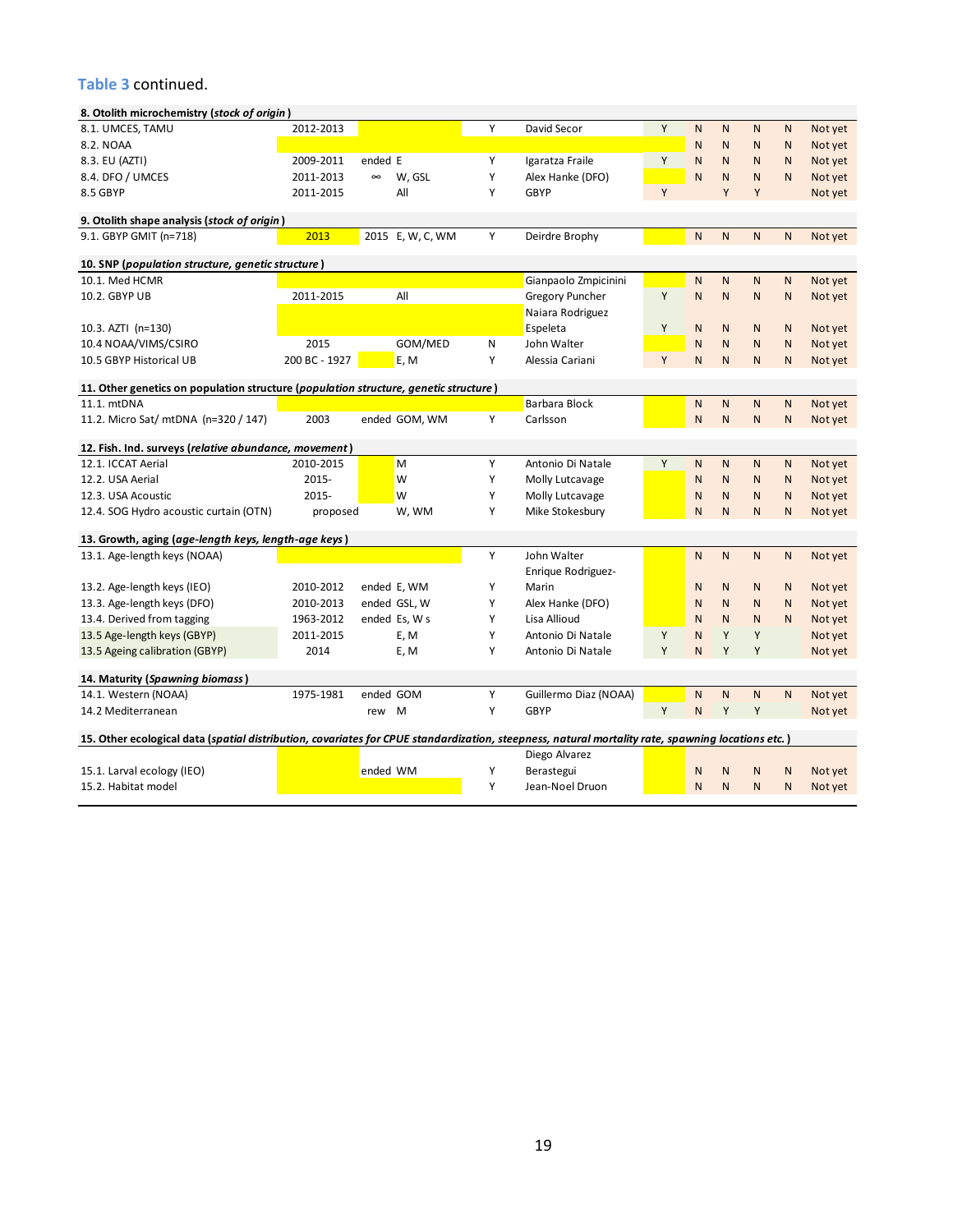# 5 Possible hypotheses/ data scenarios for ABFT

In this document we discuss various ways in which data can be interpreted by operating models. Along with traditional axes of uncertainty (Fromentin et al. 2014), these may be considered for alternative operating model hypotheses (Table 4).

| <b>Regarding:</b>          | <b>Hypothesis 1</b>             | <b>Hypothesis 2</b>         | <b>Hypothesis 3</b>    |  |
|----------------------------|---------------------------------|-----------------------------|------------------------|--|
| <b>Population</b>          |                                 |                             |                        |  |
| Mediterranean sub stock    | 1 stock mixed                   | 2 sub populations           | 3 sub populations      |  |
| structure                  |                                 | east/west                   | east/central/west      |  |
| Recruitment                | Proportional to mature stock    | Proportional to population- |                        |  |
|                            | biomass in spawning area        | wide spawning biomass       |                        |  |
| Recruitment                | High recruitment scenario       | Low recruitment scenario    |                        |  |
| Recruitment                | High resilience                 | Low resilience              |                        |  |
| Recruitment                | High variability                | Low variability             |                        |  |
| Mixing                     | <b>MLE</b>                      | Low                         | High                   |  |
| Natural mortality rate     | High                            | Low                         |                        |  |
| Spatial definitions        | E.g. Figure 1b                  | Figure 1c                   |                        |  |
| Growth                     | Renewable growth type           | Growth type groups          |                        |  |
|                            |                                 |                             |                        |  |
| Data                       |                                 |                             |                        |  |
| Larval indices             | OM fitted                       | OM not fitted               |                        |  |
| PSAT tags of unknown stock | OM fitted                       | OM not fitted               |                        |  |
| of origin                  |                                 |                             |                        |  |
| Assignment of PSATs of     | Prior to fitting based on stock | Inside model according to   | Inside model according |  |
| unknown stock of origin    | of origin data                  | stock distribution          | to estimated movement  |  |
| Conventional tagging       | OM not fitted                   | OM fitted to observer       | OM fitted to all tags  |  |
|                            |                                 | recaptures                  |                        |  |
| Movement                   | Age-independent                 | Juvenile / mature           | Continuous with age    |  |
| Historical catch reporting | Unbiased                        | Negatively biased           | More negatively biased |  |
| Future catch reporting     | Unbiased                        | Negatively biased           | More negatively biased |  |
| Catch-at-length weighting  | Consistent with apriori         | More strongly weighted      | Less strongly weighted |  |
|                            | estimates of effective sample   |                             |                        |  |
|                            | size                            |                             |                        |  |
| Reliability of relative    | Proportional                    | Hyper stable (where         |                        |  |
| abundance indices          |                                 | applicable)                 |                        |  |
| Fishery aggregation        | By gear type                    | By flag / gear type         |                        |  |

Table 4. Possible hypotheses for alternative operating models.

# 6 Simulation evaluation of operating model

#### 6.1 Design

The demonstration MSE framework previously presented to the GBYP Core Modelling Group (December 2014, Anon. 2014) was used to simulate data to determine whether the model could estimate quantities of interest such as stock depletion, current stock size and spatial distribution reliably. In this preliminary simulation evaluation, 200 datasets were simulated with varying stock depletion, exploitation history, gear selectivity, movement and spatial distribution. The simulation was kept relatively simple and included only two fleet types, 4 areas, 2 sub-years and 40 historical years of exploitation (Figure 3 illustrates the simplified mixing and spatial structure that borrows four areas from the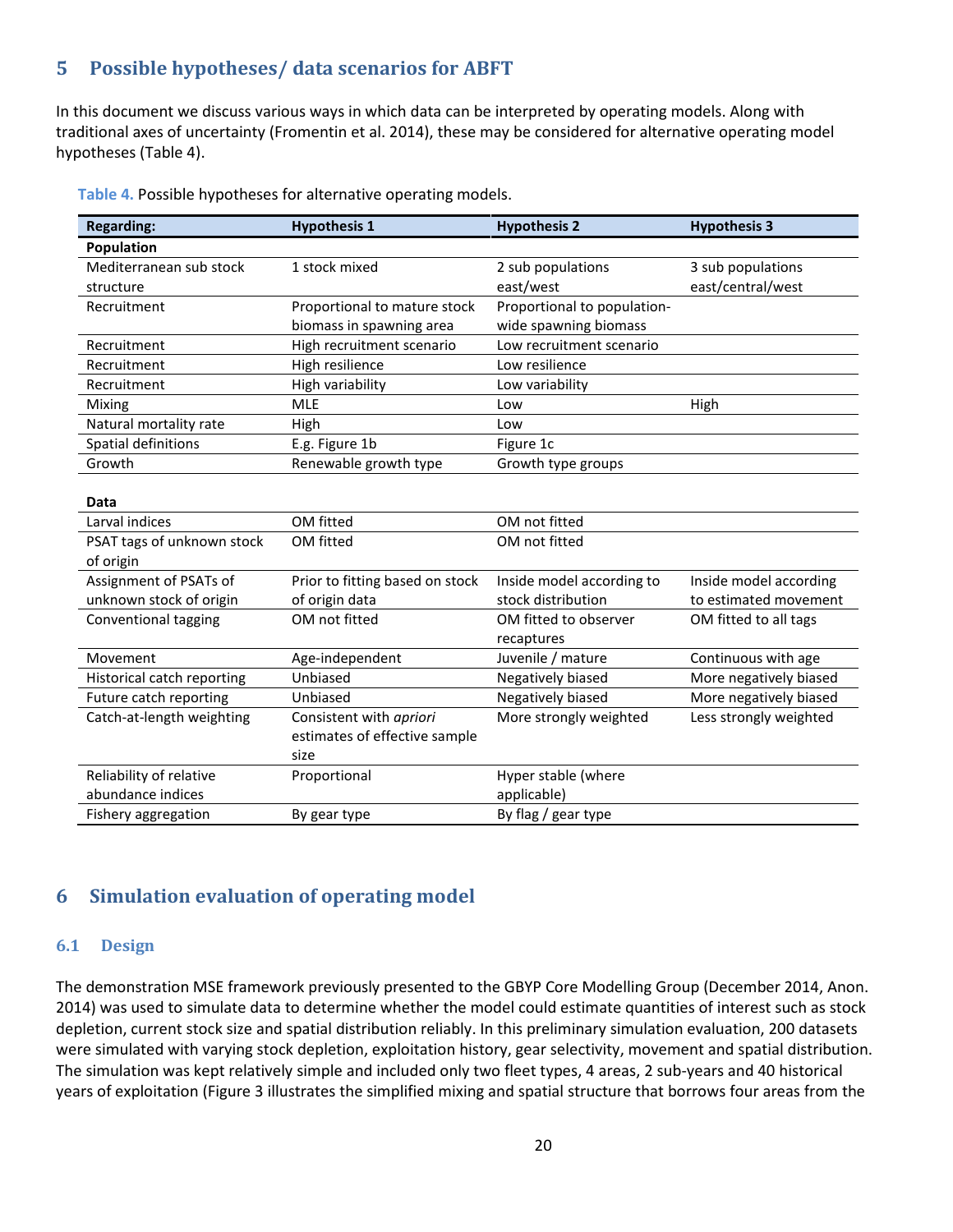spatial definitions of Anon. 2015, Figure 1). A summary of inputs and parameter ranges for the simulations is included in Table 3.

| Parameter/variable                    | <b>Symbol</b>                 | <b>Description</b>                                             | Value (range of simulated values)                                                                                           |
|---------------------------------------|-------------------------------|----------------------------------------------------------------|-----------------------------------------------------------------------------------------------------------------------------|
| Number of stocks                      | n <sub>s</sub>                |                                                                | $\overline{2}$                                                                                                              |
| Number of fleets                      | $n_f$                         |                                                                | $\overline{2}$                                                                                                              |
| Number of areas                       | $n_r$                         |                                                                | $\overline{4}$                                                                                                              |
| Number of years                       | $n_{y}$                       | Historical years of<br>exploitation                            | 40                                                                                                                          |
| Number of subyears                    | $n_m$                         |                                                                | $\overline{2}$                                                                                                              |
| Spawning subyear                      | ms                            |                                                                | $\overline{2}$                                                                                                              |
| Unfished recruitment                  | R <sub>0</sub>                |                                                                | Stock 1: 225-450                                                                                                            |
|                                       |                               |                                                                | Stock 2: 37 - 75                                                                                                            |
| Natural mortality rate<br>at age      | Minit                         | User-specified natural<br>mortality rate at age<br>schedule    | Stock 1: 0.49, 0.24, 0.24, 0.24, 0.24,<br>0.2, 0.175, 0.15, 0.125, 0.1, 0.1, 0.1,<br>0.1, 0.1, 0.1. Stock 2: 0.1 (all ages) |
| Natural mortality rate<br>factor      | Mfac                          | Multiplier of the Natural<br>mortality rate at age<br>schedule | $0.75 - 1.5$                                                                                                                |
| Steepness                             | h                             | Recruitment compensation                                       | $0.35 - 0.65$                                                                                                               |
| Inter-annual<br>recruitment variation | $\sigma_{\rm R}$              | Log-normal standard<br>deviation of recruitment<br>deviations  | $0.1 - 0.3$                                                                                                                 |
| Recruitment<br>autocorrelation        | $\psi_{\scriptscriptstyle R}$ |                                                                | $0.5 - 0.9$                                                                                                                 |
| von Bertalanffy                       |                               |                                                                | Stock 1: 0.087-0.091                                                                                                        |
| maximum growth rate<br>parameter      | κ                             |                                                                | Stock 2: 0.091 - 0.095                                                                                                      |
|                                       |                               | Age when 50% of                                                | Stock 1: 3.5 - 4.5                                                                                                          |
| Age at maturity                       | γ                             | individuals are mature                                         | Stock 2: 8.5 - 9.5                                                                                                          |
|                                       | $SSB_{n\nu}$                  | Spawning stock biomass                                         | Stock 1: 0.035 - 0.2625                                                                                                     |
| Stock depletion                       | SSB <sub>0</sub>              | relative to unfished                                           | Stock 2: 0.3 - 0.4                                                                                                          |
| Age at 100 selectivity                | $S_{mode}$                    |                                                                | $5 - 8$ (all fleets, all stocks)                                                                                            |
| Age at 5% selectivity                 |                               | Ascending limb of sel. curve                                   | $2 - 3$ (all fleets, all stocks                                                                                             |
| Sel. of oldest age                    |                               |                                                                | Fleet $1:1$<br>(all stocks)                                                                                                 |
|                                       |                               |                                                                | Fleet $2: 0.5 - 1$ (all stocks)                                                                                             |
| Slope in recent                       |                               |                                                                | $(-5) - 5$ % per year (all fleets, all                                                                                      |
| exploitation rates                    |                               |                                                                | stocks)                                                                                                                     |

Table 5. Simulation model specification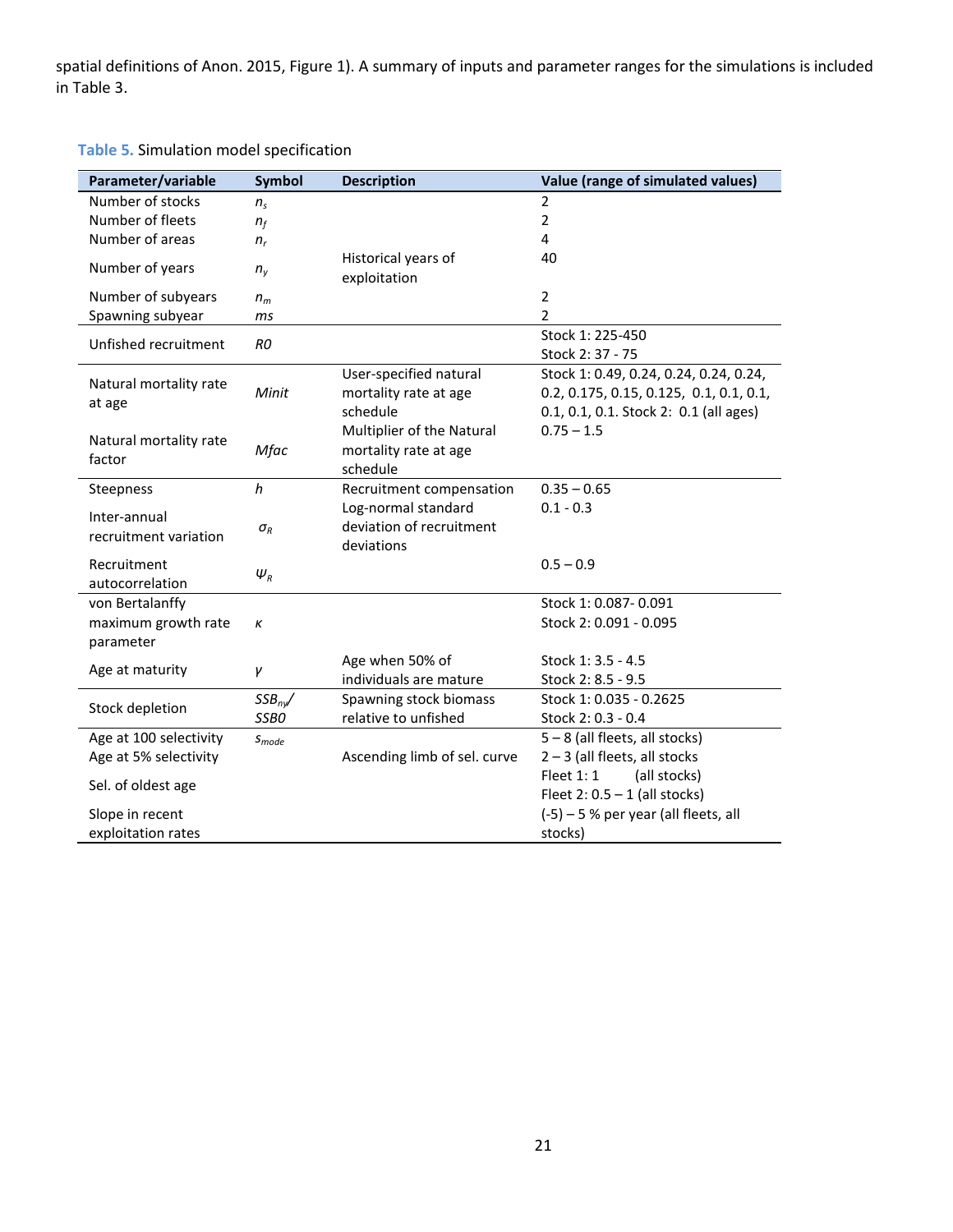

Figure 3. Spatio-temporal distribution of simulated population dynamics. In order to conduct a simplified test of estimation performance, only two subyears and four areas were simulated of the eight identified at the 2015 bluefin data preparatory meeting (ICCAT 2015, Figure 1).

This simulation evaluation was intended as a proof of model concept and consequently did not simulate biases in observed data (e.g. catch reporting, non-independence in length composition data) or evaluate model misspecification (e.g. incorrect aggregation of fleets, misspecification of selectivity, incorrect natural mortality rate at age, functional form of the stock recruitment relationship). The simulation results presented here are for a former version of the M3 (v1.02) model which does not include priors for steepness and natural mortality rate. In this simulation test these were assumed to be known perfectly without error.

#### 6.2 Results

Simulation testing reveals that the model provides estimates of stock depletion, stock size and spatial distribution that are not strongly biased (Figure 4). For example, biases in estimates of stock depletion were on average within 2% of unbiased for both simulated stocks. The range of biases was also relatively low with standard deviations among simulations of 5.3% and 8.3% for stocks 1 and 2, respectively. Estimates of current stock size were somewhat negatively biased (around -5% for both stocks) but not strongly so. Among stocks, biases in estimates of current stock size were negatively correlated. This is to be expected since an overestimate of the size of stock 1 is likely to be paired with an underestimate of stock size 2, as the model aims to generate a similar total vulnerable biomass to that simulated. Among the simulations the biases in estimates of current stock size could be larger for stock 2 (a standard deviation of 10%) than stock 1 (a standard deviation of 6%) which should be anticipated since stock 2 is estmated to be smaller than stock 1 (unfished recruitment was 1/6 that of stock 1).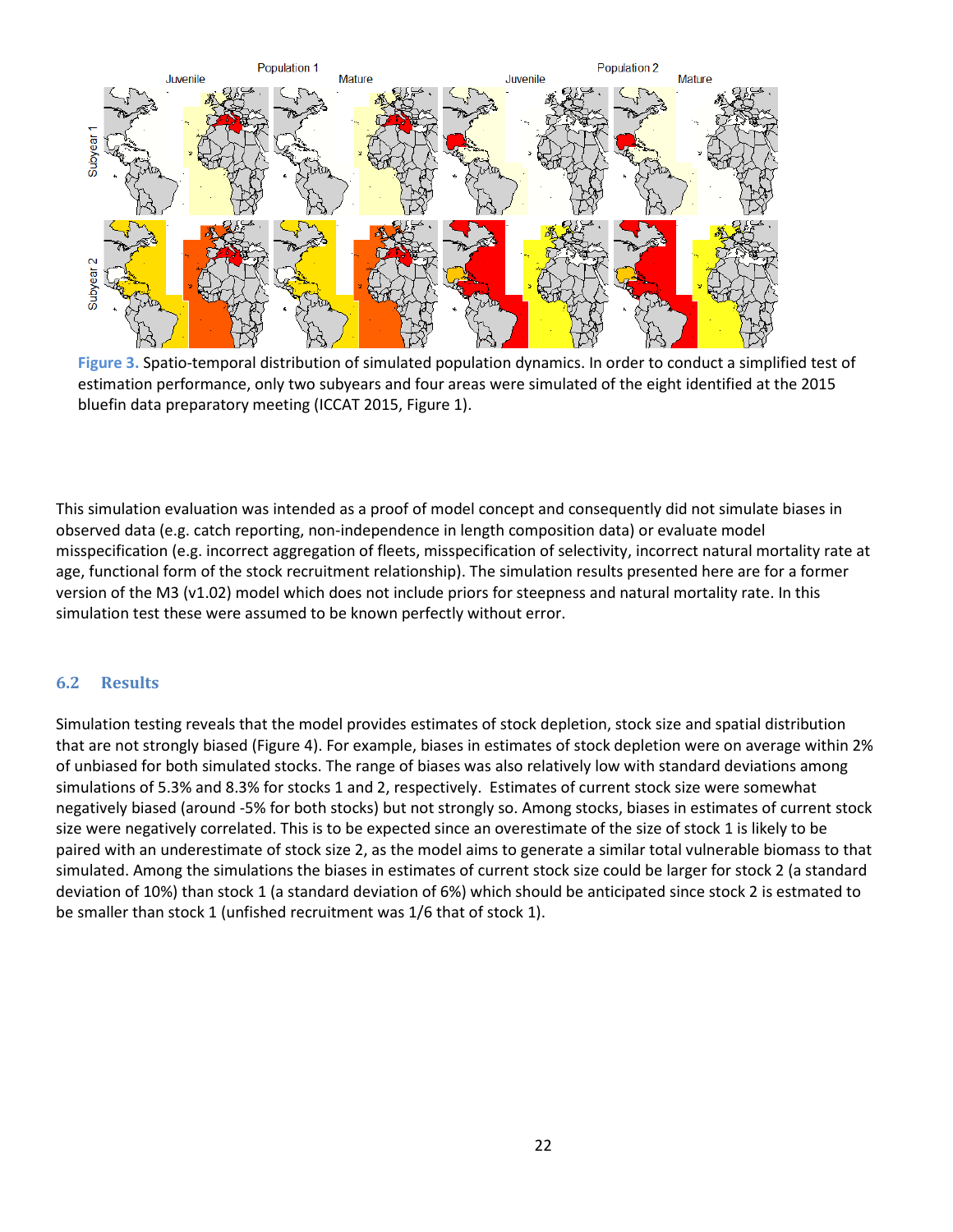

Figure 4. Bias in estimates of simulation model quantities ((estimated value – simulated value)/simulated value). Current refers to the final year of the simulation (ie most recent). Frac. Spawn. in Spawn. area is the fraction of the spawning stock biomass predicted in the spawning area for the final year of the simulation and is included here to examine the ability of the model to estimate spatial distribution reliably. The vertical and horizontal dashed lines represent the mean bias for stocks 1 and 2 respectively.

# 7 Discussion

#### 7.1 Limitations

The first version of the M3 model was intended to initiate a dialogue with the GBYP core modelling group and wider SCRS regarding priorities for operating model development. In order to get a version of the model working and simulation tested, a number of features were omitted. One of the most important was the conventional tagging data which are not used to estimate exploitation rates in this preliminary M3 model.

It is relatively simple (although very computationally intensive) to include the model code to predict the dynamics of a tagged population of bluefin tuna and predict capture probabilities. However there are concerns that uncertain and variable reporting rates serve to contaminate these data which therefore could provide a misleading picture of movement and exploitation rate (and hence stock size). The confounding of reporting rate and fishing mortality rate estimates is a known problem in the use of conventional tagging data when no information exists to inform reporting rate estimates, as is the case for bluefin tuna. Previous spatial, multi-stock models of bluefin tuna such as MAST (Taylor et al. 2010) assumed similar reporting rates among fleets. There is however evidence that reporting rates may vary widely among fleets, for example between 1/1000 and 1/2 (Carruthers and McAllister 2010). Thus, the model may be confronted with observed recapture rates and observed catch rates that differ by a factor of 500 for some fleets. The likely result is a poorly defined objective function, model outputs that are sensitive to initial values and a failure to satisfy convergence criteria.

While the benefits of adding conventional tagging data are uncertain, the additional computational overhead may be greater than 500% for a model such as M3. It may be possible to include conventional tagging data and estimate the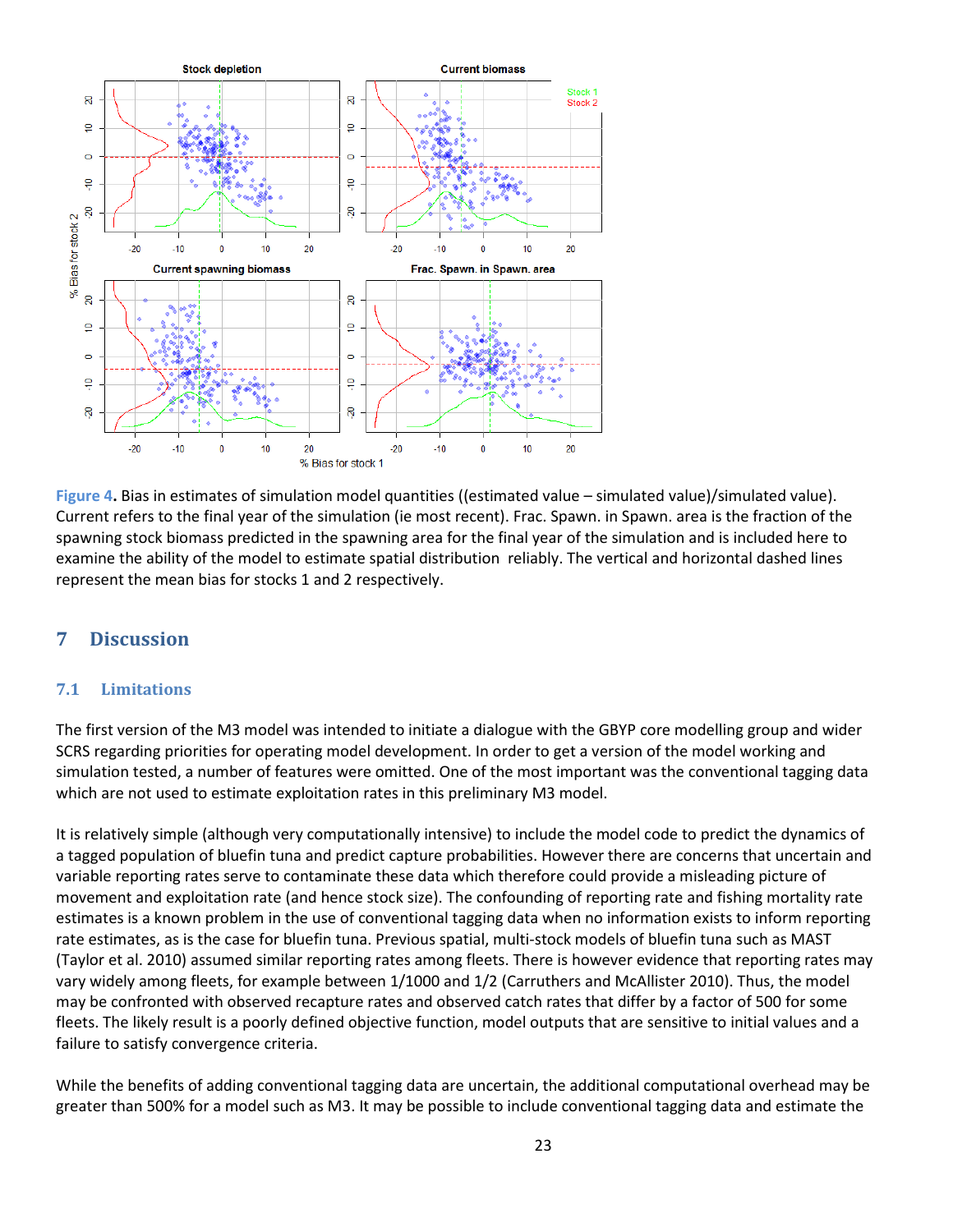fleet-specific reporting rates but the benefit would be weak additional information regarding movements and exploitation rates at the cost of a much more computationally intensive model. Despite these potential drawbacks and the omission of these data in this first version of the model, conventional tags should still be considered as a source of information about exploitation rate and this should be a primary subject of discussion. There are a number of other ways in which conventional tagging data can be incorporated into the model such as characterising growth, informing estimates of fleet selectivity and vulnerability-at-age, and defining the full range of possible movements. Recaptures of conventional tags from observer-based programs provide one potential source of unbiased estimates as 100% reporting can be assumed. For example, the pelagic longline observer programs in the West Atlantic may provide unbiased estimates of recapture rates.

Currently the model does not attempt to model movement by age or length. Other approaches have aimed to estimate a separate set of movement parameters for juvenile and mature fish (e.g. MAST). This is a priority for model development. An alternative to estimating a separate movement model for certain ages or length classes would be to model continuous models of regional gravity or mixing rate with age (e.g. Carruthers et al. 2015). This has the benefit of adding the same number of parameters but having smooth transitions in movement among age classes rather than an abrupt shift to an alternative movement model at a particular life-stage.

Similar to other statistical catch-at-age and catch-at-length models which approximate historical fishing dynamics according to a finite number of fleets, the M3 model requires at least one selectivity curve to be either user-specified or assigned a 'flat-topped' (e.g. logistic) selectivity curve. The aggregation of fleets should also be considered carefully to avoid overly complex models with redundant fleets or those that have not contributed substantially to the exploitation of one or more of the stocks. Alternative selectivity assumptions, aggregations of fleets or temporal definitions of fleets may serve as alternative hypotheses to be taken into account in the operating models of a future MSE. Conventional tagging data may provide information on fleet-specific selectivity for some fishing fleets that operate in areas where a large number of tags have been released, e.g., the bait boat fisheries in the Bay of Biscay or the rod-and-reel fisheries off of North America.

## 7.2 Strengths and opportunities

Since all of the catch composition data for bluefin tuna are in the form of length samples, statistical catch-at-age models require these sampled lengths to be converted to ages. The problems associated with this practice are well established (Allioud et al. 2014, Hilborn and Walters 1992, Kell and Kell 2011). A central strength of the model proposed here is that it is fitted to these length samples directly. A statistical catch-at-length approach also provides avenues for accounting for varying growth rates among individuals which may be informed by conventional tagging data.

Once a range of plausible hypotheses have been identified for bluefin tuna and suitable operating models have been developed to represent these, there are potentially a large number of research questions that may also be addressed in addition to MSE. For example: to what extent is movement estimation biased by release location of PSAT tags? How should data be weighted in a spatial, integrated assessment model? What is a suitable experimental design of a genetic tagging program? When assessing populations with complex stock structure and highly migratory dynamics, what assessment model complexity is particularly important: space, age, both or neither? If explicit performance metrics are available, can suitable harvest control rules be derived?

An advantage of not integrating conventional tagging into the model is that it runs relatively quickly (e.g., in less than a few minutes). This may allow a simplified version of the approach to be included within a management procedure in future MSE analyses, broadening the range of complexity in management procedures. Rapid model fitting also allows for extensive simulation testing which confirms that the model has been programmed correctly and reveals potential areas for re-parameterization or simplification.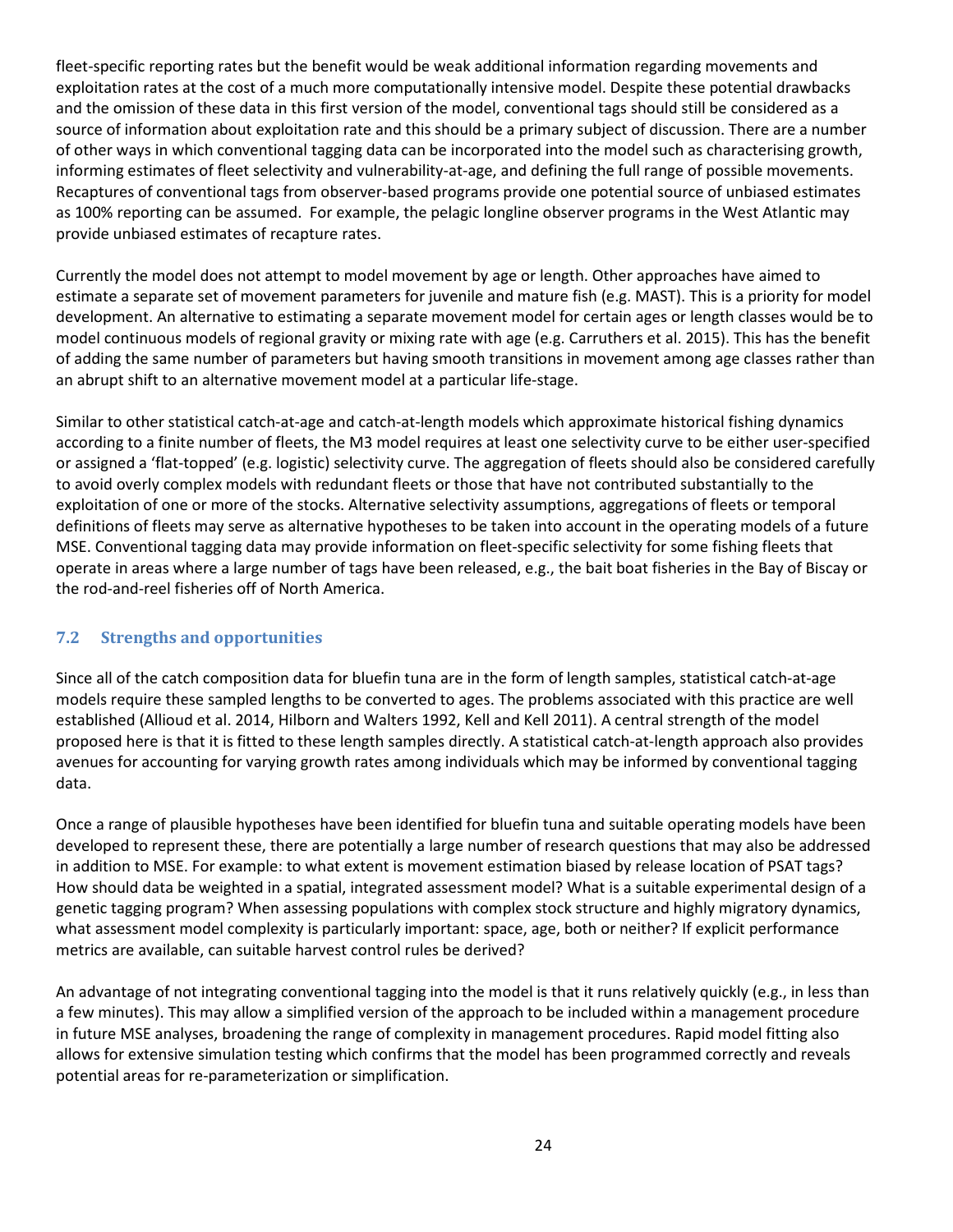A number of model features are in development to allow for alternative hypotheses for bluefin tuna dynamics. Once such extension is an approximation to a Growth-Type Group model (GTG) via calculation of the inverse age-length key. A common oversight in fisheries stock assessment models is the inability to account for downward shifts in the expected length composition at age which occur as larger, faster growing individuals experience higher exploitation rates. Preliminary simulation evaluations using models that simulate many (300+) growth type groups, indicates that fishing mortality rate estimates can be highly inaccurate (as much as 200% biased) when this phenomenon is not taken into account. The conventional approach (also considered for the MAST model, Taylor et al. 2011) is to model discrete groups of individual of varying growth parameters. In Stock Synthesis these are referred to as 'platoons' (Methot and Wetzel 2013).

The principal problem with these approaches is that it can take many extra growth type groups (300+) or several platoons to generate suitably smooth predicted length compositions. This is a major problem for models such as M3 that are already computationally intensive as each GTG or platoon is an additional dimension, and hence the number of calculations is increased by a factor equal to the number of GTGs or platoons. A solution under investigation here is an approximation that takes percentiles of the distribution of GTGs and uses linear interpolation to predict the shift in the length structure given historical fishing mortality rates. This is a much more tractable approach as it adds no additional dimensionality to the transition calculations: additional calculation is limited to the construction of the inverse age-at-length key. Furthermore, conventional tagging data may be used as an empirical source of growth data for fitting the inverse age-length key. This additional feature would add around 10% more computation time per iteration.

The operating model has been subject to simulation testing (SCRS/2015/179) to evaluate estimation performance. These simulations can be broadened to establish which data are most critical in determining model predictions of stock status and productivity. This type of value of information analysis may provide a more rigorous basis for prioritising data gathering to support operating model development.

An added benefit of developing an M3 model as part of this contract is that it may be presented alongside spatially aggregated, stock specific assessments and hence offer an alternative viewpoint of stock status and projections. A possible objective moving forward would be to present this alternative assessment results in 2016 alongside the conventional assessment approaches (assuming that the required data are provided, specifically stock of origin and standardized relative abundance indices at the resolution of subyear and area).

## 7.3 Future priorities

The M3 model differs from previous multi-stock model such as MAST in that it requires indices of abundance (e.g. standardized CPUE indices) for fleets by time-area strata (e.g. for a given ocean area and subyear). The core advantage of this is that the movement estimation is constrained to combinations of parameters that are consistent with other spatial data. Previous spatial modelling has demonstrated that these data alone are sufficient to estimate spatial heterogeneity reliably. This is often more important than estimating specific movement transitions. For example to estimate MSY-related reference points reliably, it is more important to know the spatial distribution of the stock at a given time of year than to know exactly what fraction of individuals moved to and from the various areas (Carruthers et al. 2011b). This means that the development of fleet-specific indices at the resolution of subyear and spatial area is a central priority for operating model development.

Arguably more important still is the provision of stock of origin data at the resolution of subyear and spatial areas. While non standardized indices may be developed from catch rate data reported to ICCAT (Task II) there is no substitute for stock of origin data and without these data, spatial multi-stock operating models cannot be developed.

In this paper, simulation testing was cursory and should be much more thorough for future releases of the model. For example future tests should examine various types of model misspecification such as ignoring differences in juvenile/mature movement and misspecification of maturity. Problematic observation processes may also be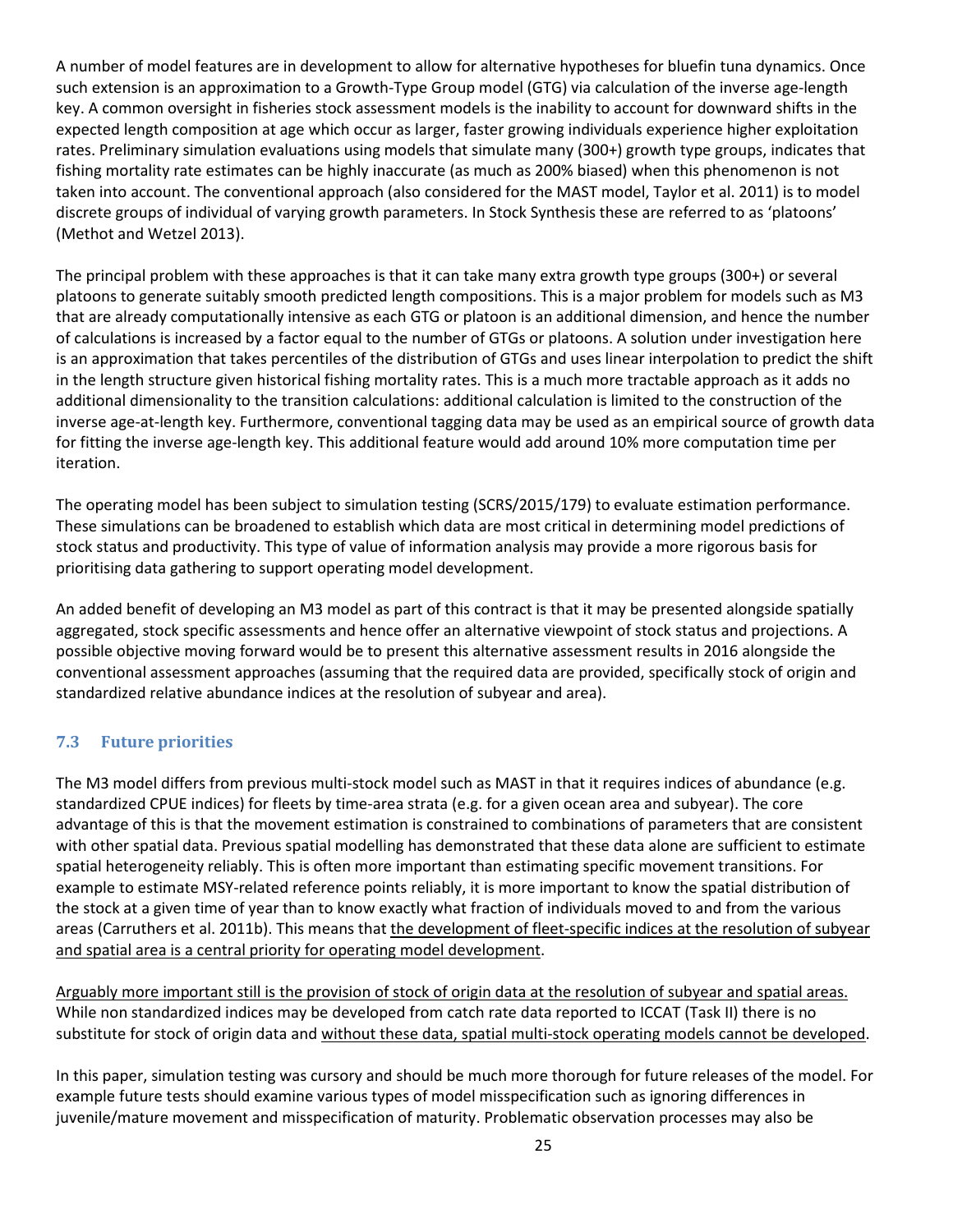simulated: for example persistent biases in annual catches, spatially biased length sampling and relative abundance indices that are non-linearly related to abundance. Model diagnostics in future simulation tests could also include other checks such as of the biases in MSY-related reference points.

In this paper we reference the spatial definitions of the 2015 data preparatory meeting (Anon. 2015, Figure 1). Kimoto et al. (2015b) recommend that the ICCAT Bluefin Working Group should carefully examine spatial stratifications particularly those of the northeast Atlantic, a region that is currently a main fishing area for Japanese longline vessels. Historical abundance indices for the Japanese longline fleet are perhaps the most important data for the stock assessment of Atlantic bluefin tuna and are likely to be pivotal in fitting operating models. Figure 1 originates from the bluefin mixing workshop in 2001 (Anon. 2002) which apart from the separation of the Gulf of Mexico and the Mediterranean, was not fully agreed upon by the group. Furthermore the reasoning behind the boundaries identified are not fully supported by knowledge accumulated over the last 15 years. It was recommended to revise the area stratification with new and updated information collected, in the light of both biological and fisheries aspects.

Version 1.03 of the M3 model includes user-specified priors for steepness (recruitment compensation) and the natural mortality rate factor Mfac (a multiplier of the user-specified natural mortality rate at age schedule). It is important to account for uncertainty in these parameters in operating models since these are among the least well known and most influential in the estimation of Atlantic bluefin tuna status and productivity. It follows that moving to a Bayesian version of the model using the Metropolis Hastings algorithm of ADMB is a future priority.

## 7.4 Strategy for operating model development and data priorities

In settings where MSE has been successful it has been an iterative process (Punt et al. 2014). It is generally recognised that stakeholders require prior exposure to MSE concepts in order to identify operating models and performance metrics. In recognition of this, it is a priority to develop a working MSE framework based on operating models fitted to data in order to advance the GBYP MSE process. A fitted operating model also allows data providers to see the benefit of their contributions and allows further refinement of the broader MSE framework.

A possible strategy for operating model development is to fit the model to ICCAT data that are freely available and admit more rigorous data to the model as they become available (e.g. standardized indices, PSAT tagging data). Catch data, relative abundance indices and length composition data are currently available as are the parameters to produce preliminary inverse age-length keys and maturity schedules. It follows that the most significant data gaps for developing a preliminary operating model are data regarding stock of origin (e.g. otolith microchemistry, SNP) and movement (e.g. PSAT data). If simplified gravity movement models are assumed tagging data are not necessary to estimate seasonal spatial distribution. As more detailed PSAT data become available alternative movement models can be considered such as age-based movement.

# 8 Progress relative to deliverables

8.0 The deliverables include documented, object-oriented SC4 Classes and C++ source code for the Operating Model (OM), including the Observation Error Model, (OEM) that can be used by third parties to develop and evaluate their own Management Procedures (MPs) consistent with the recommendations of the Modelling Coordinator, ICCAT population dynamics specialist and Modelling Steering Group. All code shall be available at the https://github.com/iccat-mse and https://github.com/generic-mse github repositories.

[90%] Developing the M3 model in ADMB has the relative merit that it is trivial to create more generic C++ libraries for use in other modelling frameworks such as template model builder (Kristensen 2015). Once the M3 model has been thoroughly simulation tested and fitted to real bluefin tuna data, the model will be uploaded onto the relevant websites. In terms of the coding this deliverable is essentially complete.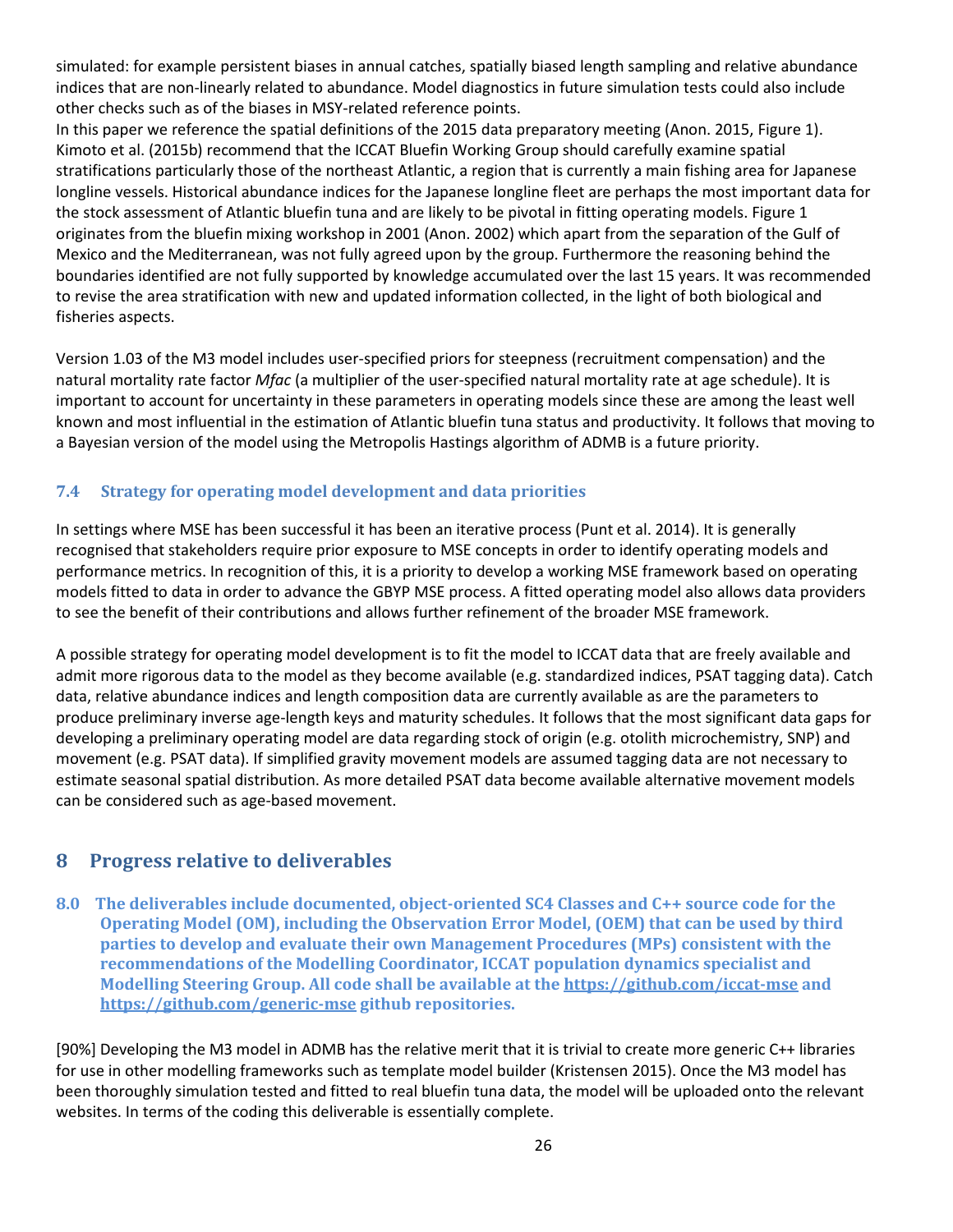8.1 Based on the review of population hypotheses and stock structure, provide OM classes that can be used to conduct sensitivity analyses and then to implement hypotheses in the OM in order to evaluate alternative OEMs and MPs. Specific outcome: Provide examples for the review paper on population hypotheses and stock assumptions (see SCRS, 2013).

[20%] As identified here a range of alternative operating models may be proposed that interpret data and account for recruitment, growth and stock mixing in various ways. This deliverable is contingent on the provision of suitable data to inform the operating model and group decisions about which hypotheses to focus on (e.g. at a proposed working group meeting in Monterey January 2016). It follows that this will likely be one of the last deliverables to be completed prior to the February deadline. To achieve this deliverable, stock of origin data at the resolution of subyear and area must be made available.

8.2 Develop the Observation Error Model (OEM) that can be used to evaluate different data collection regimes e.g. aerial surveys, tagging programmes, catch and catch per unit effort (CPUE) and size to age conversions. Specific outcome: Use the OEM to conduct an analysis to show how improving data and knowledge can be used to reduce uncertainty and write up as an SCRS paper or peer review manuscript.

[100%] This deliverable has already been completed and was a requirement of the simulation testing described in this report.

8.3 Use the OM to evaluate alternative MPs developed and proposed by third parties. This requires to have a least one example of an MSE that evaluates a MP proposed by members of SCRS (e.g. Cooke, 2012). Specific outcome: Participate in manuscript, i.e. an SCRS or peer review paper, that documents the example(s).

[50%] Once the M3 has been fitted to data a range of possible MPs may be performance tested including current assessment methods and the MPs investigated by Carruthers et al. 2015d. In any case a range of MPs are already coded and compatible with the MSE framework.

8.4 Develop interactive tools in collaboration with other RFMOs for use with stakeholders based on Shiny (e.g. http://shiny.iphc.int/sample-apps/shiny/). Specific outcome: Published the interactive tool at http://rscloud.iccat.int:3838/bft-mse/

[0%] The development of shiny tools first requires an operating model fitted to data to represent various hypotheses and a closed-loop test of a range of MPs. It follows that this is likely to the last deliverable to be completed.

# Acknowledgments

Many thanks to my coauthors of the two SCRS papers (Carruthers et al. 2015a;b) on which this report is based: Ai Kimoto, Matt Lauretta, Toshihide Kitakado, Doug Butterworth, Joe Powers, Laurie Kell, and Antonio Di Natale. This work was carried out under the provision of the ICCAT Atlantic-Wide Research Programme for Bluefin Tuna (GBYP), funded by the European Union, by several ICCAT CPCs, the ICCAT Secretariat and by other entities (see:http://www.iccat.int/GBYP/en/Budget.htm). The content of this paper does not necessarily reflect the point of view of ICCAT or of the other funders, which have no responsibility for it, neither does it necessarily reflect the views of the funders and in no way anticipates the Commission's future policy in this area.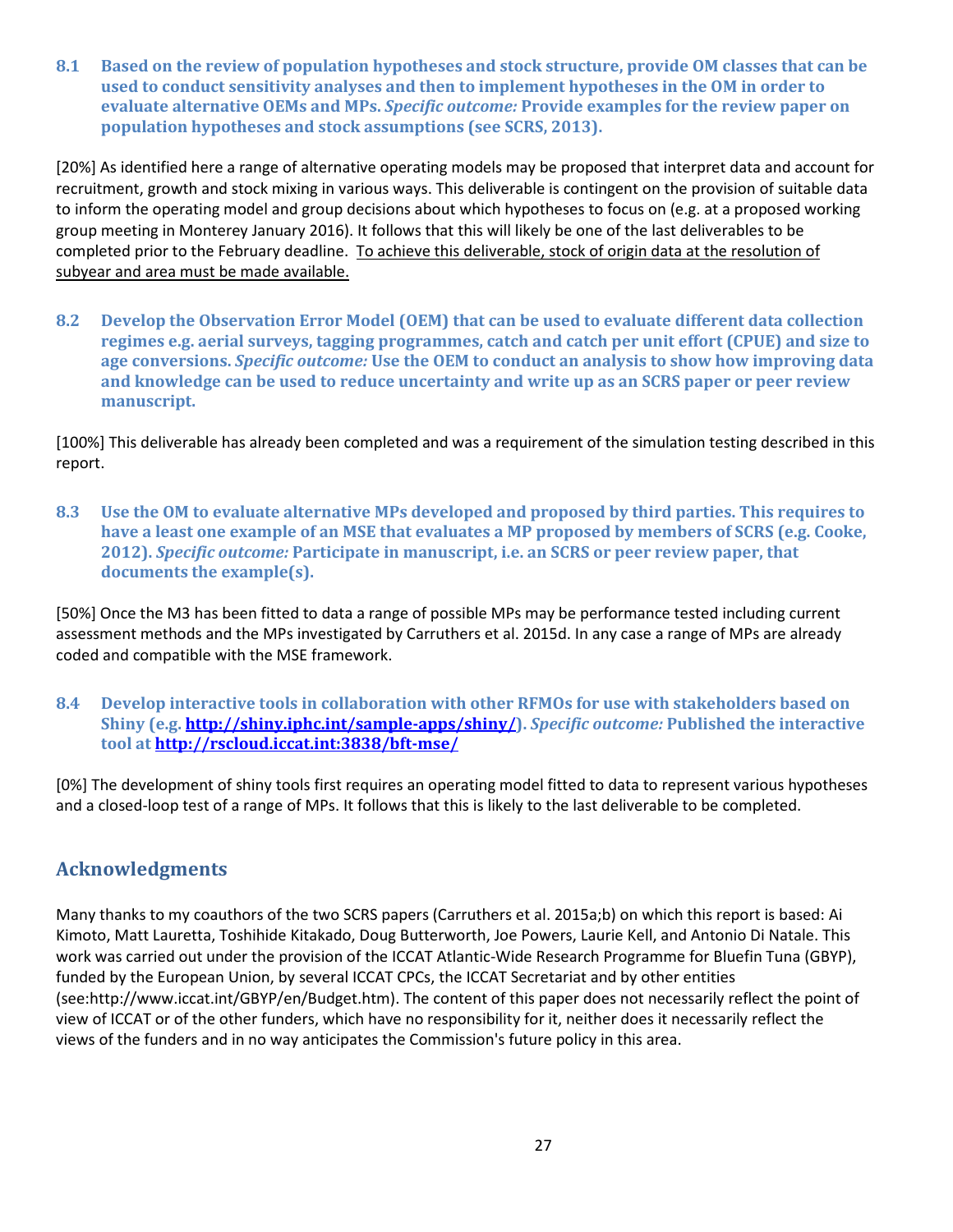## 9 References

Anon. 2015a. Report of the 2015 ICCAT bluefin data preparatory meeting (Madrid, Spain - March 2-6, 2015).

- Abid, N., Faraj, A., De la Serna, J.M., Macías, D., Saber, S., Ortiz de Urbina J. 2015. Updated standardized joint CPUE index for bluefin tuna (Thunnus thynnus) caught by Moroccan and Spanish traps for the period 1981-2013. ICCAT, Col. Vol. Sci. Pap., 71(3): 1308-1312.
- Ahrens, R., Walters, C. 2005. Why are there still large pelagic predators in the oceans? Evidence of severe hyperdepletion in longline catch-per-effort. WCPFC-SC1 ME-WP-3. Available at: https://www.wcpfc.int/system/files/SC1\_ME\_WP\_3.pdf [accessed September 2015].
- Ailloud, L.E., Smith, M.W., Then, A.Y, Omori, K.L., Ralph, G.M., Hoenig, J.M. 2014. Properties of age compositions and mortality estimates derived from cohort slicing of length data. ICES. J. Mar. Sci. 72(1): 1-6.
- Aranda, G., Medina, A., Santos, A., Abascal, F.J., Galaz, T. 2013. Evaluation of Atlantic bluefin tuna reproductive potential from ovarian histology and its use in stock assessments. Journal of Sea Research. 76: 154-160.
- Arrizabalaga, H., Fromentin, J.M., Kell, L.T., Kerr, L.A., Kimoto, A., Porch, C., Secor, D.H. 2014. Population hypotheses and stock assumptions for North Atlantic Bluefin tuna. SCRS/2014/xxx.
- Block, B., A., Teo, S.L.H., Walli, A., Boustany, A., Stokesbury, M.J.W., Farwell, C.J., Weng, K.C., Heidi, D., Williams, T.D. 2005. Electronic tagging and population structure of Atlantic bluefin tuna. Nature. 434: 1121-1127.
- Bonhommeau, S., Farrugio, H., Poisson, F, Fromentin, J-M. 2010. Aerial surveys of bluefin tuna in the western Mediterranean sea: retrospective, prospective, perspective. ICCAT, Col. Vol. Sci. Pap., 65(3): 801-811
- Boustany, A. M., Reeb C. A., Block B. A. 2008. Mitochondrial DNA and electronic tracking reveal population structure of Atlantic bluefin tuna (Thunnus thynnus). Marine Biology 156:13–24.
- Bravington, M. V., Grewe, P.G., Davies, C.R. 2013. Fishery-independent estimate of spawning biomass of Southern Bluefin Tuna through identification of close-kin using genetic markers. FRDC Report 2007/034. CSIRO, Australia.
- Bull, B., Francis, R.I.C.C, Dunn, A., McKensie, A., Gilbert, D.J., Smith, M.H., Bain, R., Fu, D. 2012. CASAL (C++ algorithmic stock assessment library): CASAL user manual. V2.30-2012/03/21. NIWA Technical Report. 135. 280pp.
- Butterworth, D.S., Punt, A.E., 1999. Experiences in the evaluation and implementation of management procedures. ICES J. Mar. Sci. 56, 985-998.
- Candy, S.G. 2008. Estimation of effective sample size for catch-at-age and catch-at-length data using simulated data from the Dirichlet-multinomial distribution. CCAMLR Science. 15: 115-138.
- Carruthers, T.R., McAllister, M. 2010. Estimating reporting rates using coincidental tag recaptures. Journal of Aquatic Living Resources. 23: 343-352.
- Carruthers, T.R., Ahrens, R.N.M., McAllister, M.K., Walters, C. 2011a. Integrating imputation and standardization of catch rate data in the calculation of relative abundance indices. Fish. Res. 109(1): 157-167.
- Carruthers, T.R., McAllister, M.K. Taylor, N.G. 2011b. Spatial surplus production modelling of Atlantic Tunas and Billfish. Ecological Applications. 21: 2734-2755.
- Carruthers, T.R., Punt, A.E., Walters, C.J., MacCall, A., McAllister, M.K., Dick, E.J., Cope, J. 2014a. Evaluating methods for setting catch limits in data-limited fisheries. Fish. Res. 153: 48-68.
- Carruthers, T.R., Kimoto, A., Powers, J.E., Kell, L., Butterworth, D.S., Lauretta, M.V., Kitakado, T. 2015a. Structure and estimation framework for Atlantic bluefin tuna operating models. SCRS/2015/179.
- Carruthers, T.R., Powers, J.E., Lauretta, M.V., Di Natale, A., Kell, L. 2015b. A summary of data to inform operating models in management strategy evaluation of Atlantic bluefin tuna. SCRS/2015/180.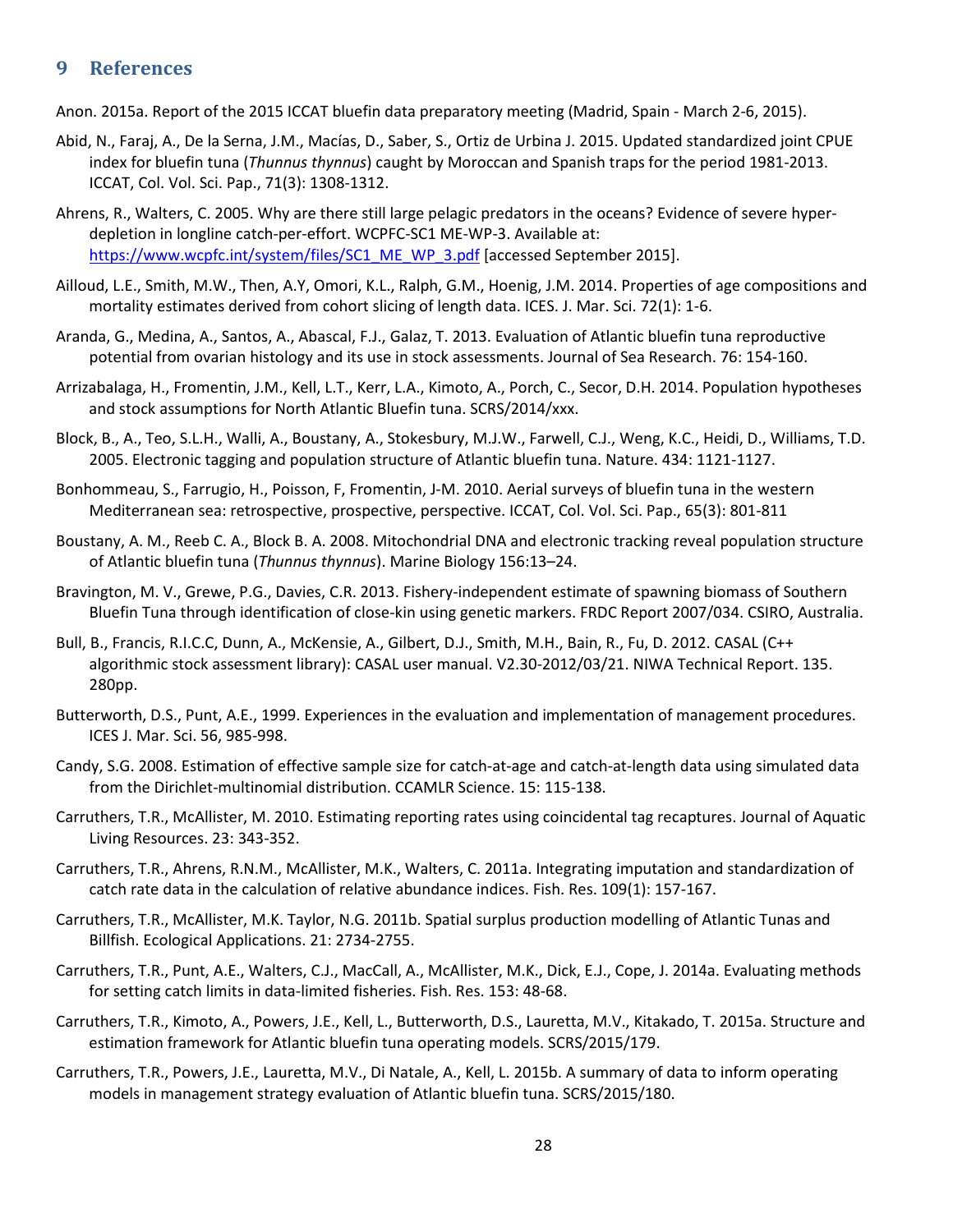- Carruthers, T.R., Walters, J.F., McAllister, M.K., Bryan, M.D. 2015c. Modelling age-dependent movement: an application to red and gag groupers in the Gulf of Mexico. 72(8): 1159-1176. doi: 10.1139/cjfas-2014-0471
- Carruthers, T.R., Kell, L., Maunder, M., Geromont, H., Walters, C., McAllister, M.K., Hillary, R., Kitakado, T., Davies, C. 2015d. Performance Review of Simple Management Procedures. [Drafted as part of this contract]
- CCSBT. 2011. Report of the Sixteenth Meeting of the Scientific Committee. Bali, Indonesia. Commission for the Conservation of Southern Bluefin Tuna. Available at: http://www.ccsbt.org/userfiles/file/docs\_english/meetings/meeting\_reports/ccsbt\_18/report\_of\_SC16.pdf
- Cermeno, P., Quilez-Badia, G., Ospina-Alvarez, A., Sainz-Trapaga, S., Boustany, A., Seitz, A.C., Tudela, S., Block, B.A. 2015. Electronic tagging of Atlantic bluefin tuna (Thunnus thynnus, L.) reveals habitat use and behaviors in the Mediterranean Sea. PLoS ONE 10 (2): e0116638. doi: 0.1371/journal.pone.0116638
- Cochrane, K L., Butterworth, D.S., De Oliveira, J.A.A., Roel, B.A., 1998. Management procedures in a fishery based on highly variable stocks and with conflicting objectives: experiences in the South African pelagic fishery. Rev. Fish. Biol. Fisher. 8, 177-214.
- Corriero, A., Karakulak, S., Santamaria, N., Deflorio, M., Spedicato, D., Addis, P., Desantis, S., Cirillo, F., FenechFarrugia, A., Vassallo-Agius, R., de la Serna, J. M., Oray, Y., Cau, A., Megalofonou, P., Metrio, G., 2005. Size and age at sexual maturity of female bluefin tuna (Thunnus thynnus L. 1758) from the Mediterranean Sea. Journal of Applied Ichthyology 21, 483–486.
- Diaz, G. 2010. A revision of western Atlantic bluefin tuna age of maturity derived from size samples collected by the Japanese longline fleet in the Gulf of Mexico (1975-1980). ICCAT, Collect. Vol. Sci. Pap. 66 (3): 1216-1226.
- Fournier, D.A., Hampton, J., Sibert, J.R. 1998. MULTIFAN-CL: a length-based, age-structured model for fisheries stock assessment, with application to South Pacific albacore, Thunnus alalunga. Can. J. Fish. Aqua. Sci. 55: 2105-2116.
- Fournier, D.A., Skaug, H.J., Ancheta, J., Ianelli, J., Magnusson, A., Maunder, M., Nielsen, A. and Sibert, J. 2012. AD Model Builder: using automatic differentiation for statistical inference of highly parameterized complex nonlinear models. Optim. Meth. Soft. 27 (2): 233-249.
- Francis, R,I.C,C. 2011. Data weighting in statistical fisheries stock assessment models. Can. J. Fish. Aqua. Sci. 68(6): 1124-1138.
- Fromentin, J-M., Lopuszanski, D. 2014. Migration, residency and homing of Bluefin tuna in the western Mediterranean Sea. ICES J. Mar. Sci. 71(3): 510-518.
- Fromentin, J-M., Bonhommeau, S., Arrizabalaga, H., Kell, L.T. 2014. The spectre of uncertainty in management of exploited fish stocks: the illustrative case of Atlantic bluefin tuna. Mar. Pol. 47:8-14.
- GBYP. 2014. ICCAT Atlantic wide research programme for Bluefin Tuna. Available online at: http://www.iccat.int/GBYP/en/index.htm [accessed October 2014]
- Geromont, H.F., Butterworth, D.S. 2014a. Generic management procedures for data-poor fisheries; forecasting with few data. ICES J. Mar. Sci. doi:10.1093/icesjms/fst232.
- Geromont, H.F., Butterworth, D.S. 2014b. Complex assessments or simple management procedures for efficient fisheries management: a comparative study. ICES J. Mar. Sci. doi:10.1093/icesjms/fsu017.
- Hanke, A.R., Andrushchenko, I., Whelan, C. 2015. Indices of stock status from the Canadian bluefin tuna fishery:1981 to 2013. ICCAT, Col. Vol. Sci. Pap., 71(2): 983-1017.
- Hilborn, R. 2003. The state of the art in stock assessment: where we are and where we are going. Scientia Marina 67 (supplement 1): 15-20.
- Hilborn, R. & Walters, C.J. 1992. Quantitative fisheries stock assessment: Choice, dynamics and uncertainty. Chapman and Hall. 570 pp.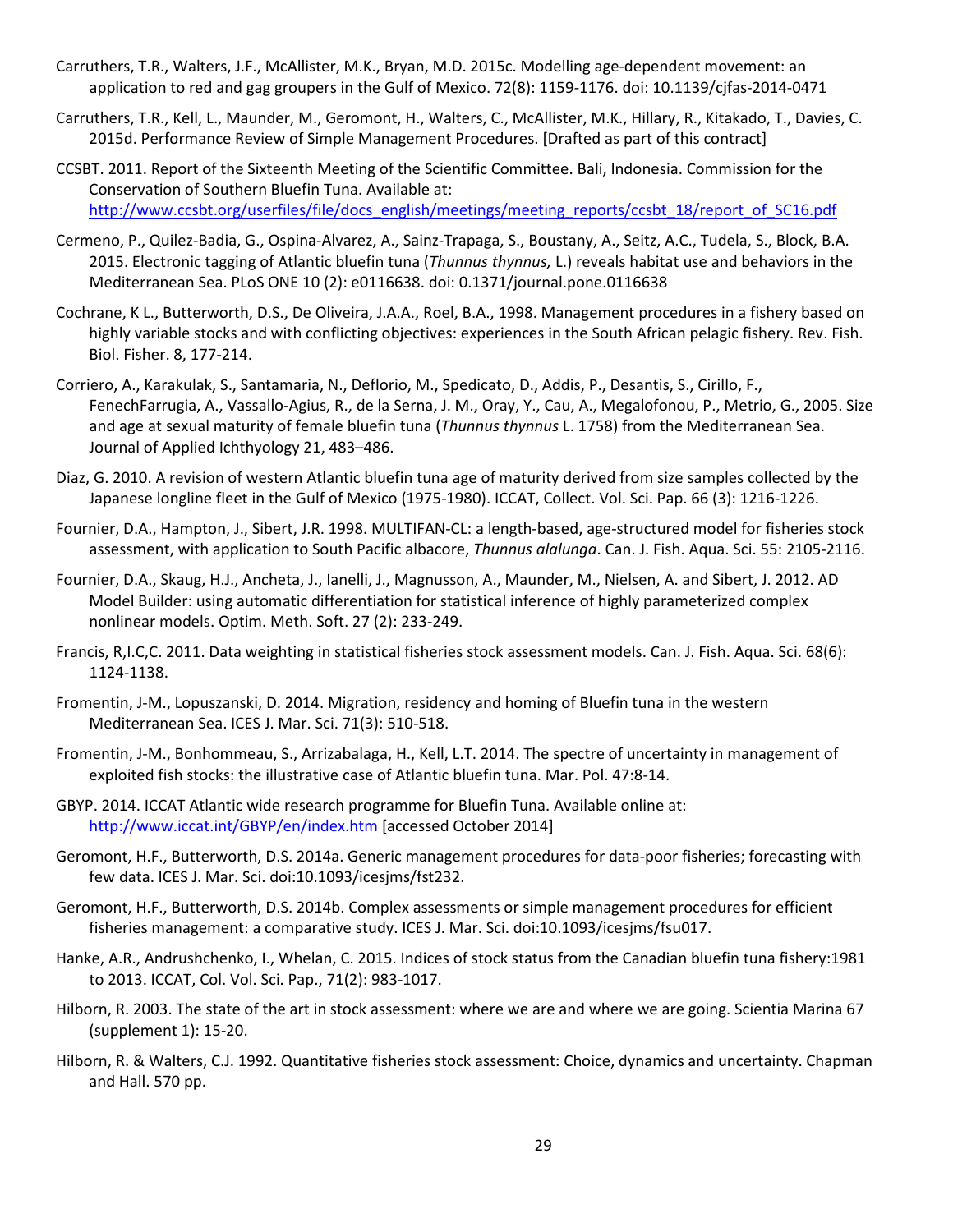- Hillary, R.M., Million, J., Anganuzzi, A., Areso, J.J. 2008. Tag shedding and reporting rate estimates for Indian Ocean tuna using double-tagging and tag-seeding experiments. Working paper of the Indian Ocean Tuna Commission. IOTC-2008-WPTDA-04. Available at: http://www.iotc.org/files/proceedings/2008/wptda/IOTC-2008-WPTDA-04.pdf [accessed September 2015]
- ICCAT 2014a. Report of the 1st Meeting of ICCAT GBYP Core Modelling Group. Available at: http://www.iccat.int/GBYP/Documents/MODELLING/PHASE%204/BFTMSE\_CMG1\_Report.pdf [accessed September 2015]
- ICCAT 2014b. Executive summary 2014, status of Eastern stock of Atlantic bluefin tuna. Available at: https://www.iccat.int/Documents/SCRS/ExecSum/BFT\_EN.pdf [accessed September 2015]
- ICCAT 2015a. Report of the 2015 ICCAT bluefin data preparatory meeting. Available at: https://www.iccat.int/Documents/Meetings/Docs/BFT\_DATA\_PREP\_2015\_eng.pdf [accessed September 2015).
- ICCAT 2015b. Information published on TaskII Catch and Effort (T2CE). Available at: https://www.iccat.int/Data/t2ce-ENG.pdf [accessed September 2015]
- ICCAT 2015c. CATDIS readme file. Available at: http://www.iccat.int/Data/Catdis/Readme\_catdis.docx [accessed September 2015]
- Ingram, G.W., Jr., D. Alvarez-Berastegui, P. Reglero, R. Balbín, A. García5, and F. Alemany. Indices of larval bluefin tuna (Thunnus thynnus) in the Western Mediterranean Sea (2001-2013). SCRS/2015/035.Kell, L.T., Kell, A.A. 2011. A comparison of age slicing and statistical age estimation for Mediterranean swordfish (Xiphias gladius). ICCAT, Col. Vol. Sci. Pap., 66(4): 1522-1534.
- Kell, L.T., Kell, A. 2011. A comparison of age slicing and statistical age estimation for Mediterranean swordfish (Xiphias gladius). Col. Vol. Sci. Pap. 66(4): 1522-1534.
- Kell, L.T. T., Fromentin, J.-M., Bonhommeau, S. 2011. An Evaluation of the Implications of Population Structure on the Current Bluefin Tuna Advice Framework. SCRS/2011/110.
- Kell, L.T. T., Fromentin, J.-M., Bonhommeau, S. 2012. An Evaluation of the Implications of Population Structure on the Current Bluefin Tuna Advice Framework. ICCAT, Col. Vol. Sci. Pap., 68(1): 370-378
- Kell, L.T., Hillary, R., Fromentin, J.-M., Bonhommeau, S. 2014. An example management strategy evaluation of a model free harvest control rule. ICCAT, Col. Vol. Sci. Pap., 71(6): 2790-2797.
- Kimoto, A., Takeuchi, Y., Itoh, T. 2015a. Updated standardized bluefin CPUE from the Japanese longline fishery in the Atlantic to 2014 fishing year. ICCAT, Col. Vol. Sci. Pap., 71(2): 1059-1097.
- Kimoto, A., Takeuchi, T., Itoh, T. 2015b. Discussion on the area stratification in the North Atlantic for bluefin tuna mixing model. SCRS/2015/172.
- Knapp, J.M, Aranda, G., Medina, A., Lutcavage, M. 2014. Comparative assessment of the reproductive status of female Atlantic bluefin tuna from the Gulf of Mexico and the Mediterranean Sea. PLOS One. doi: 10.1371/journal.pone.0098233.
- Kristensen, K. 2015. Template Model Builder. Available at: http://www.admbproject.org/developers/tmb/tmb\_r.pdf/at\_download/file [accessed September 2015]
- Lauretta, M.V., Brown, C.A. 2015. Standardized catch rates of bluefin tuna (Thunnus thynnus) from the rod and reel/handline fishery off the northeast United States during 1993-2013. ICCAT, Col. Vol. Sci. Pap., 71(3): 1223- 1237.
- Leach, A.W., Levontin, P., Holt, J., Kell, L.T., Mumford, J.D. 2014. Identification and prioritization of uncertainties for management of Eastern Atlantic bluefin tuna (Thunnus thynnus).
- LPRC. 2015. Large pelagics research centre. Available at: http://www.tunalab.org/ [accessed September 2015]